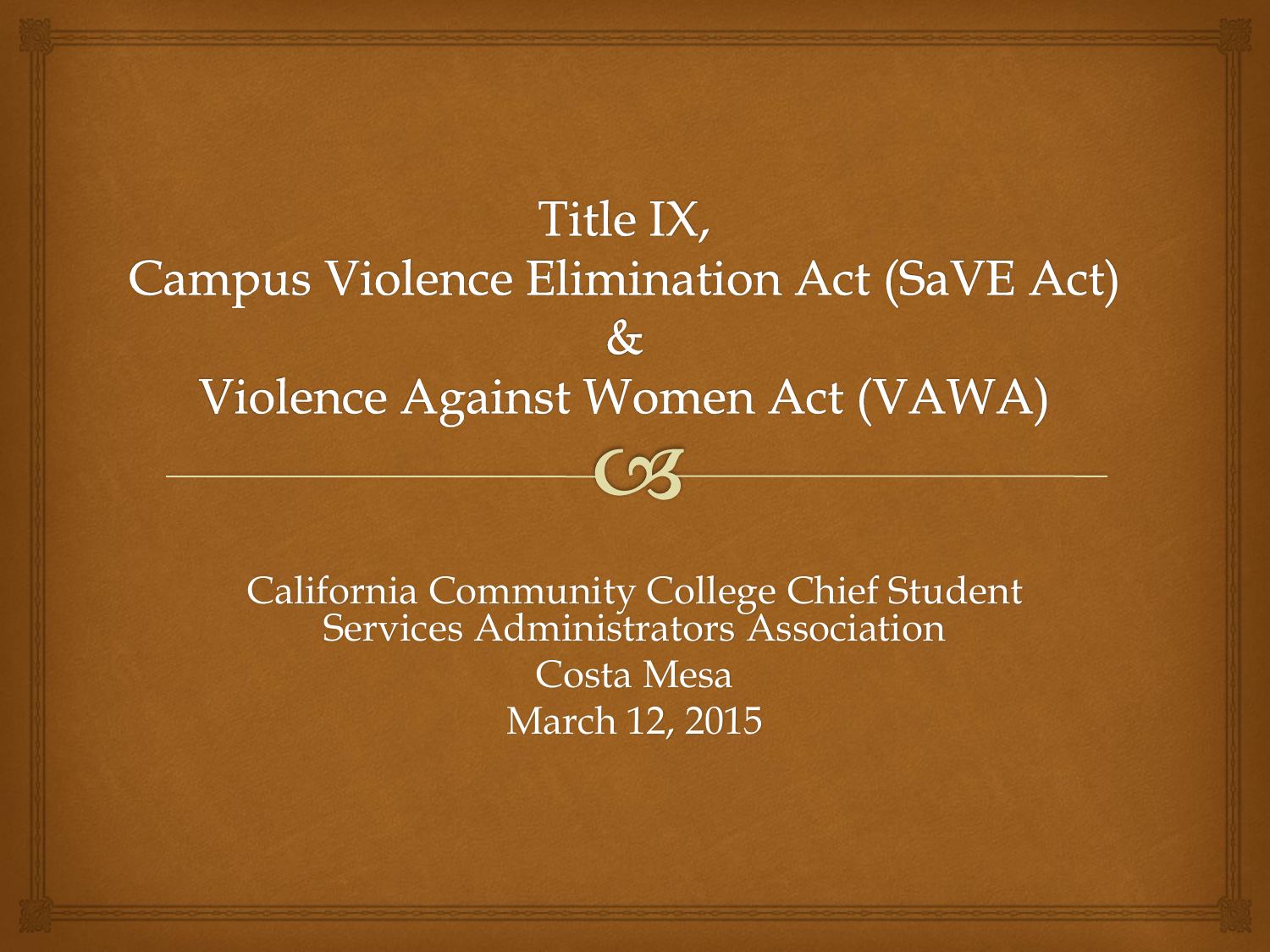## **Introduction**

Gayle Sakowski, Chief Attorney, San Francisco Office for Civil Rights

 $\sim$ 

Dr. Gregory Peterson, Vice President, Student Services Long Beach City College

Dr. Kristin Clark, Vice President, Student Services Orange Coast College

Sarah Tyson, California Community College Chancellor's Office, Dean of Dean CalWORKs, Campus Safety, CARE, Child Development/Early Childhood Education, EOPS, FKCE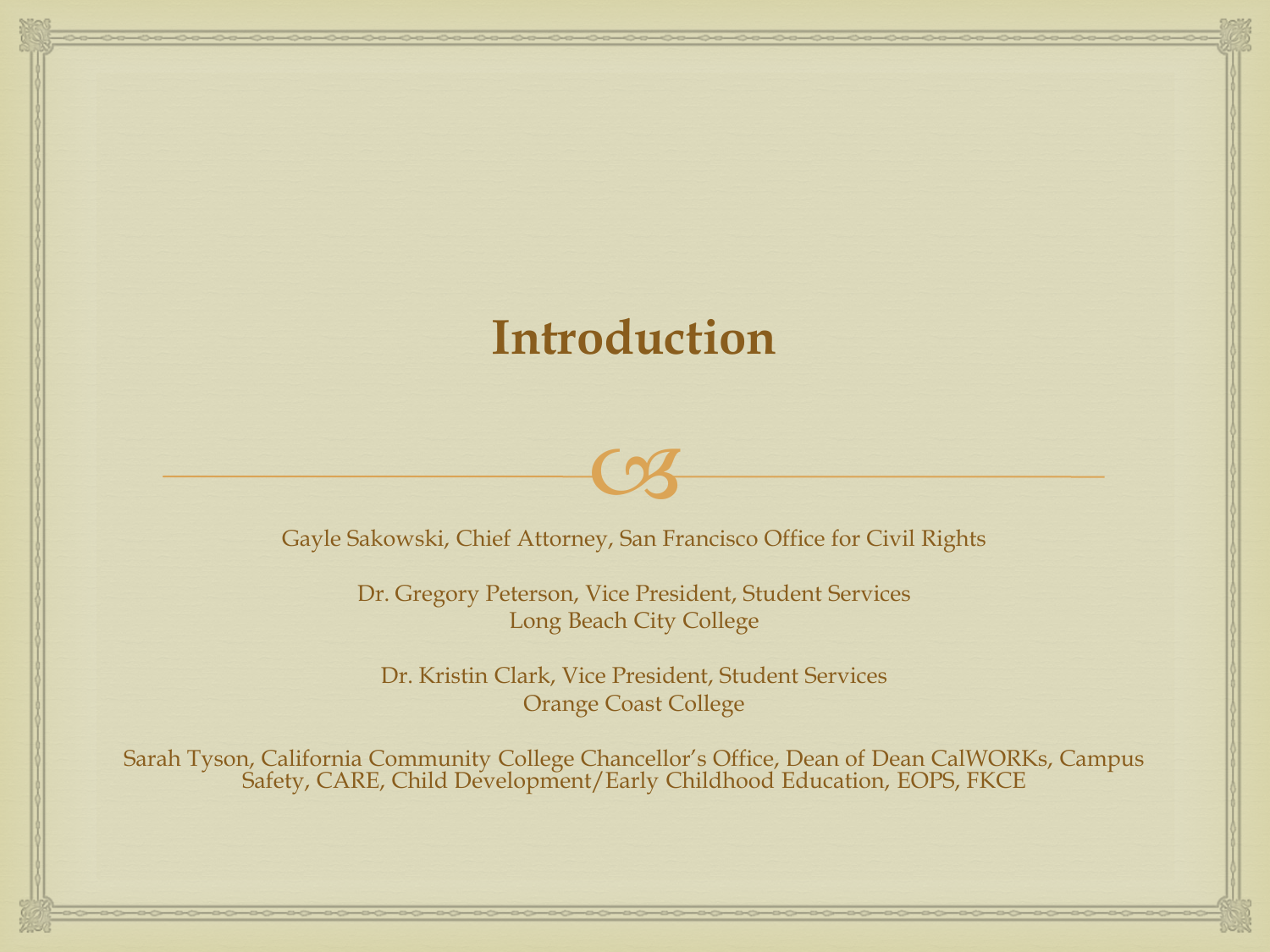## **Overview**

 $C<sub>3</sub>$ 

osasic Principles of Title IX Dear Colleague Letter a Compliance Issues Basic Principles & Definitions Violence Against Women Act (VAWA) os Best Practices Next Steps Q&A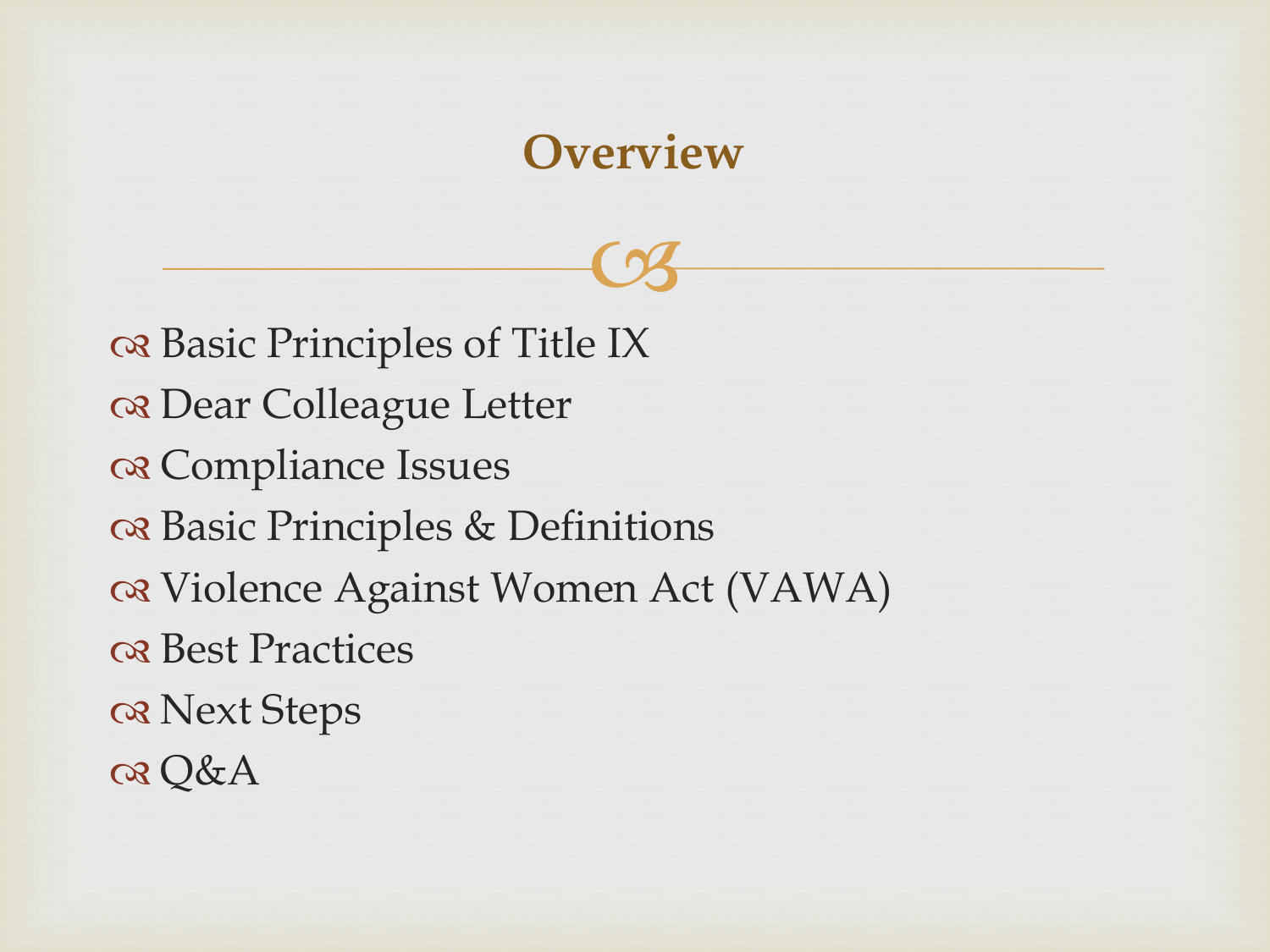# Title IX

 $\sim$ 

# Gayle Sakowski *Chief Attorney, San Francisco Office for Civil Rights*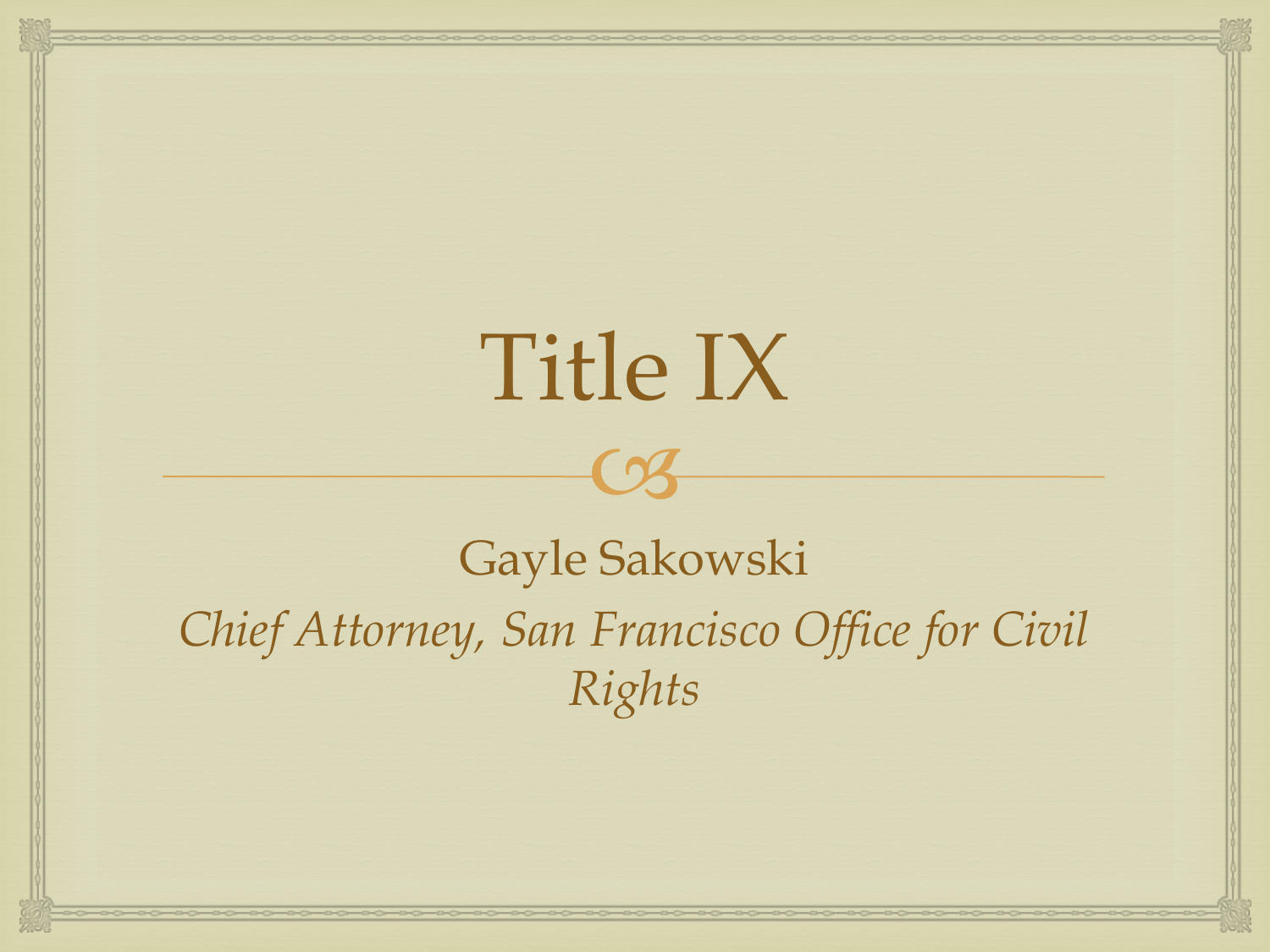# Basic Principles & Definitions

Dr. Gregory Peterson *Vice President, Student Services Long Beach City College*

CS

Dr. Kristin Clark *Vice President, Student Services Orange Coast College*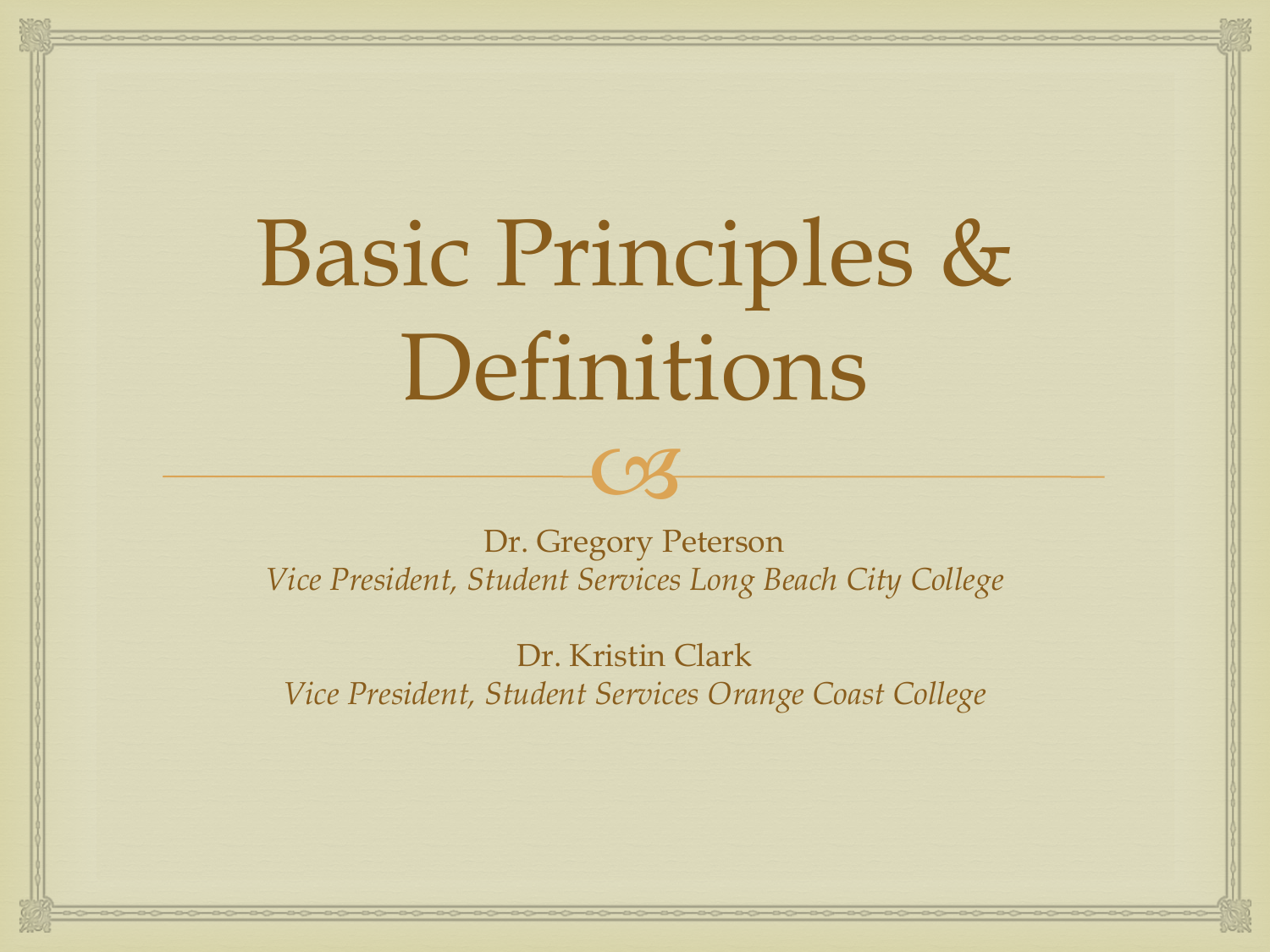## **Limitations**

 $C<sub>3</sub>$ 

os We are not experts

- or We are merely sharing information and best practices that we have gathered from trainings and several external sources
- on We are merely sharing lessons-learned in our quest for compliance and developing an inclusive campus community
- of Slides are intentionally packed with content to ensure validity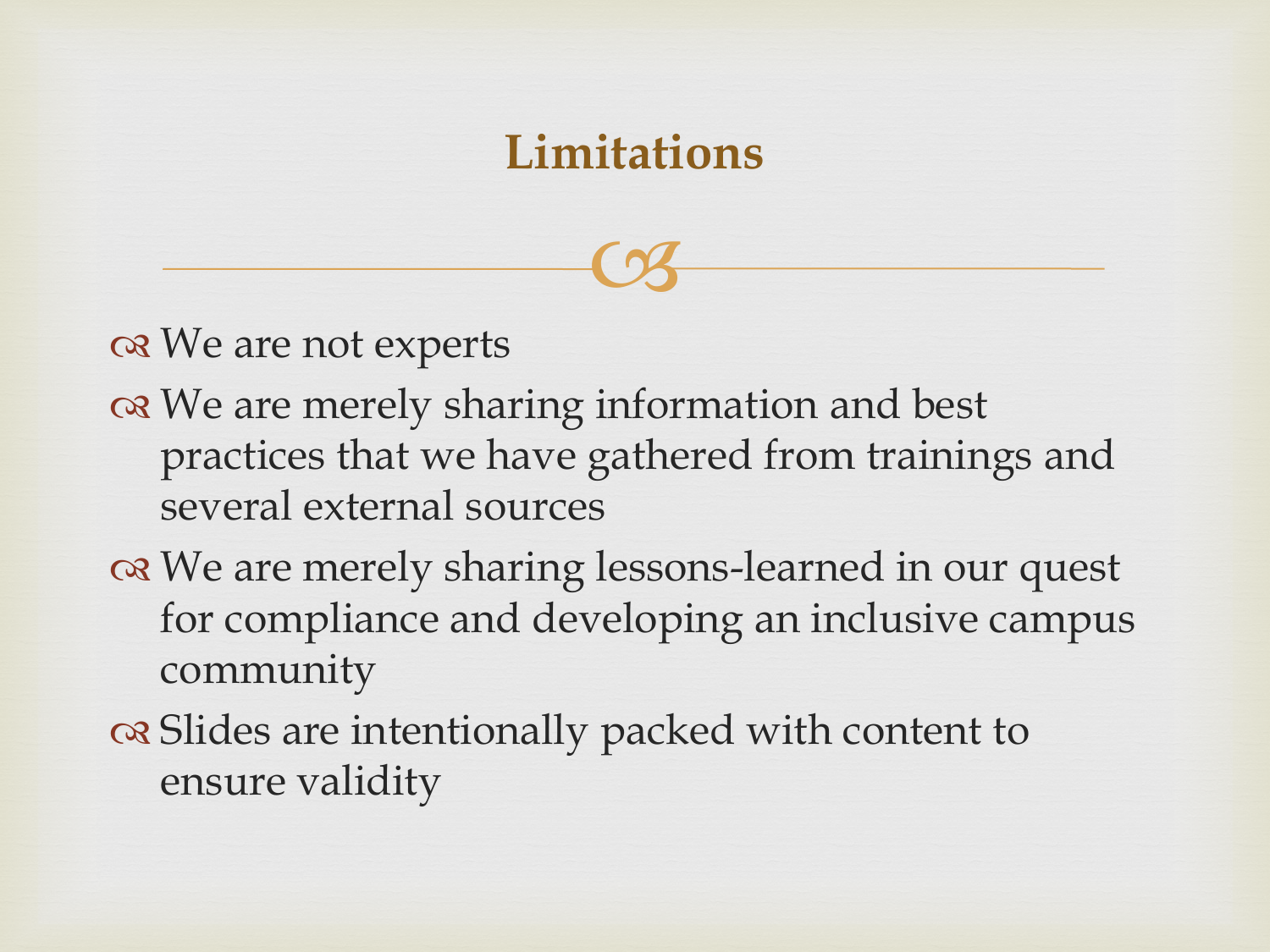(Regulation for all institutions receiving federal assistance)

 $C<sub>3</sub>$ 

#### **Transparency**

- os Campus SaVE Act requires that incidents of domestic violence, dating violence, sexual assault, and stalking be disclosed in annual campus crime statistic reports. Additionally, students or employees reporting victimization will be provided with their written rights to:
- *Be assisted by campus authorities if reporting a crime to law enforcement*
- *Change academic, living, transportation, or working situations to avoid a hostile environment*
- *Obtain or enforce a no contact directive or restraining order*
- *Have a clear description of their institution's disciplinary process and know the range of possible sanctions*
- *Receive contact information about existing counseling, health, mental health, victim advocacy, legal assistance, and other services available both on-campus and in the community*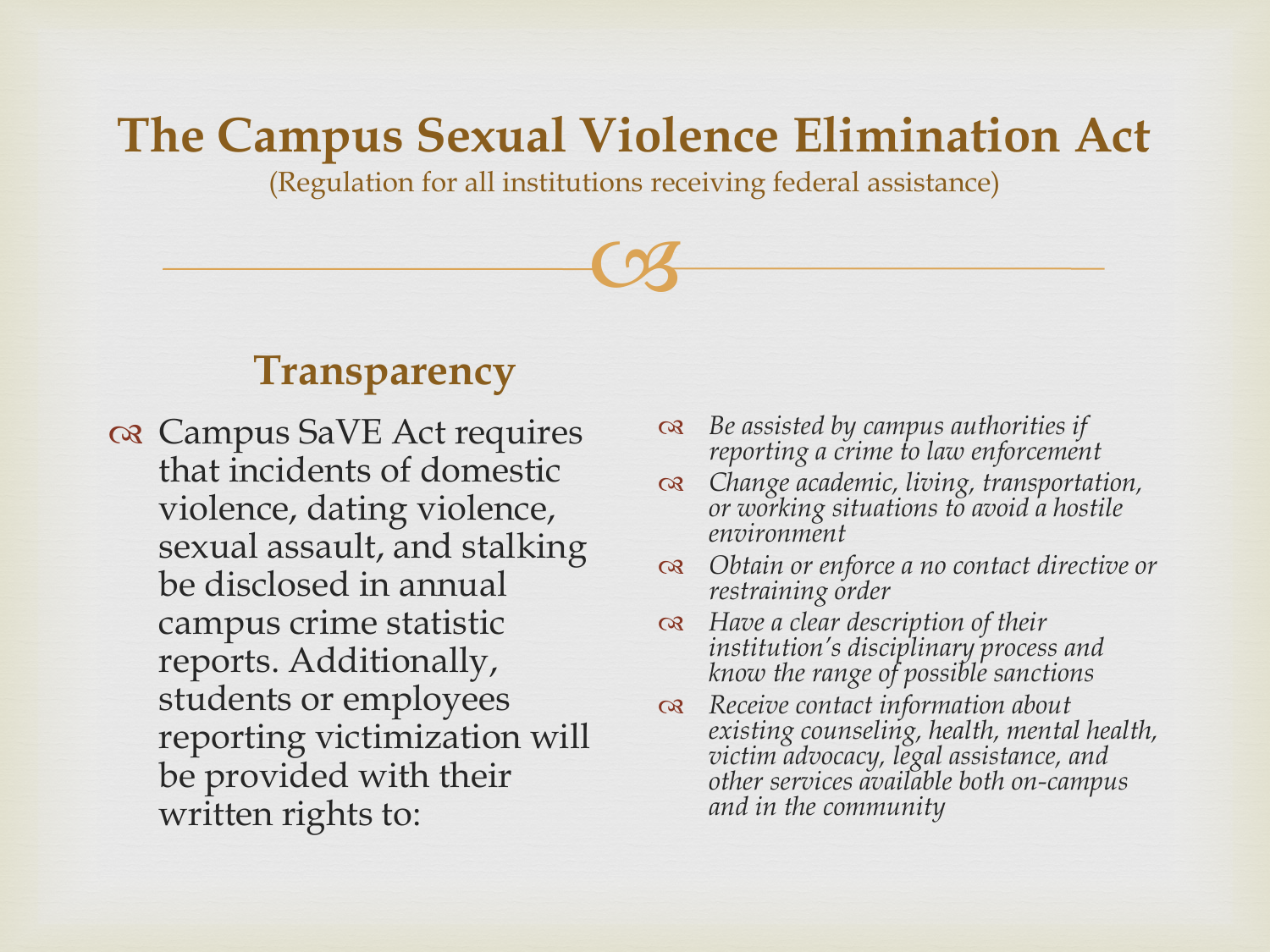(Regulation for all institutions receiving federal assistance)

 $C<sub>3</sub>$ 

#### **Accountability**

 Campus SaVE Act clarifies minimum standards for institutional disciplinary procedures covering domestic violence, dating violence, sexual assault, and stalking to ensure that:

- *Proceedings shall provide a prompt, fair, and impartial investigation and resolution and are conducted by officials receiving annual training on domestic violence, sexual assault, and stalking*
- *Both parties may have others present during an institutional disciplinary proceeding and any related meeting, including an advisor of their choice*
- *Both parties will receive written outcomes of all disciplinary*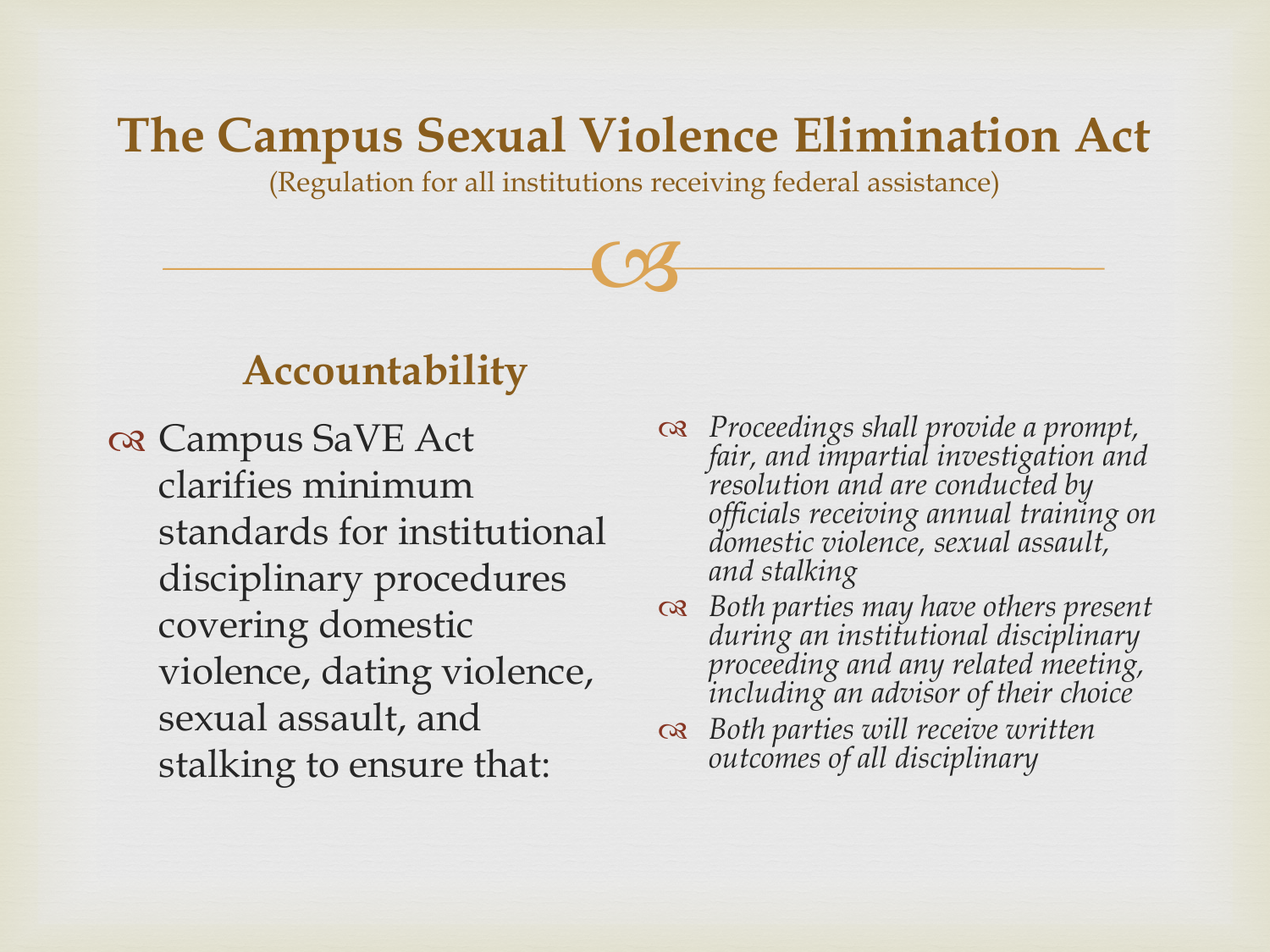(Regulation for all institutions receiving federal assistance under)

 $C<sub>3</sub>$ 

#### **Education**

- Campus SaVE Act instructs colleges and universities to provide programming for students and employees addressing the issues of domestic violence, dating violence, sexual assault and stalking. Education programs shall include:
- *Primary prevention and awareness programs for all incoming students and new employees*
- *Safe and positive options for bystander intervention*
- *Information on risk reduction to recognize warning signs of abusive behavior*
- *Ongoing prevention and awareness programs for students and faculty*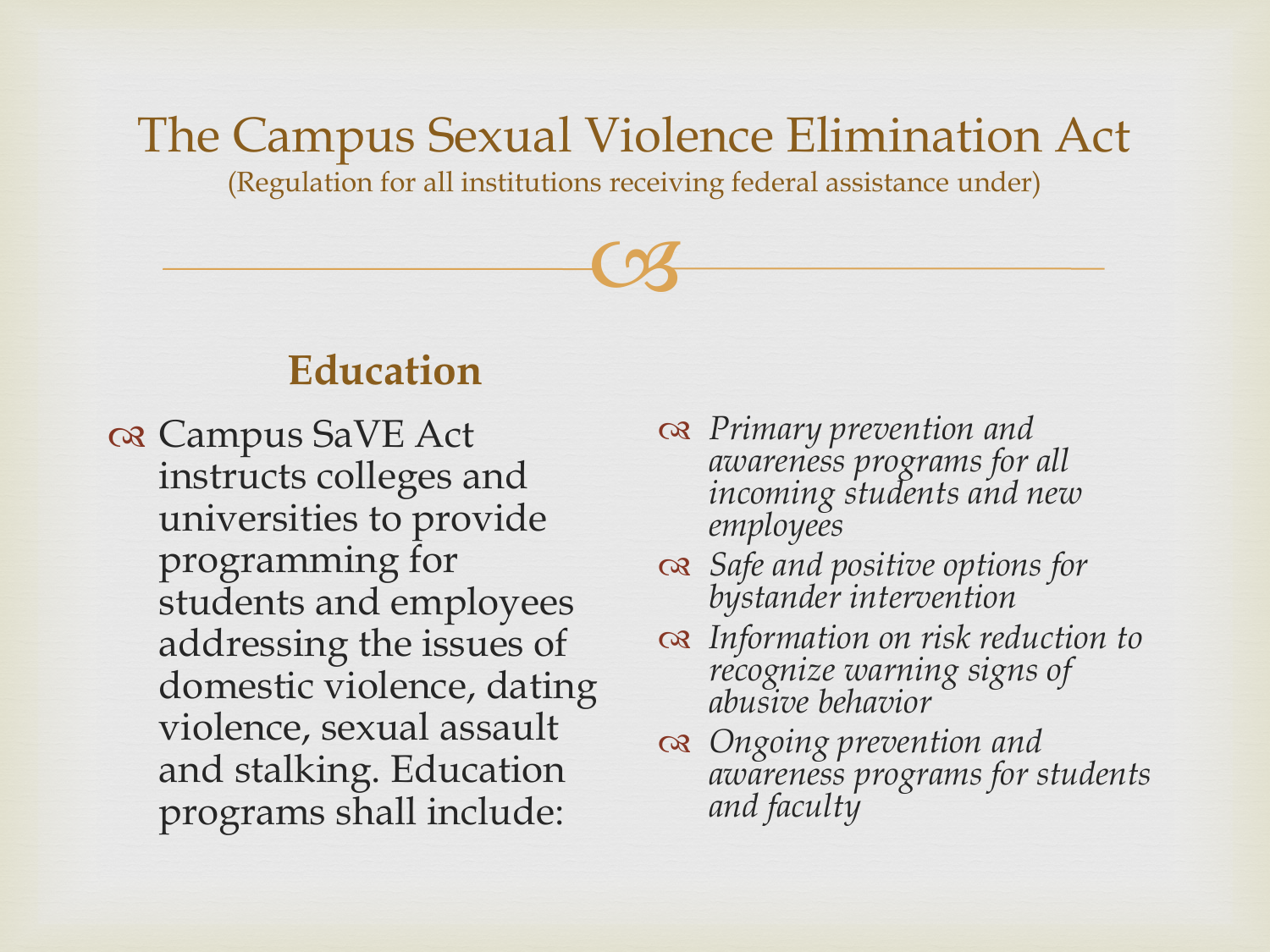(Regulation for all institutions receiving federal assistance)

 $C<sub>3</sub>$ 

#### **Collaboration**

 Campus SaVE Act establishes collaboration between the U.S. Departments of Justice, Education, and Health and Human Services to collect and disseminate best practices for preventing and responding to domestic violence, dating violence, sexual assault, and stalking.

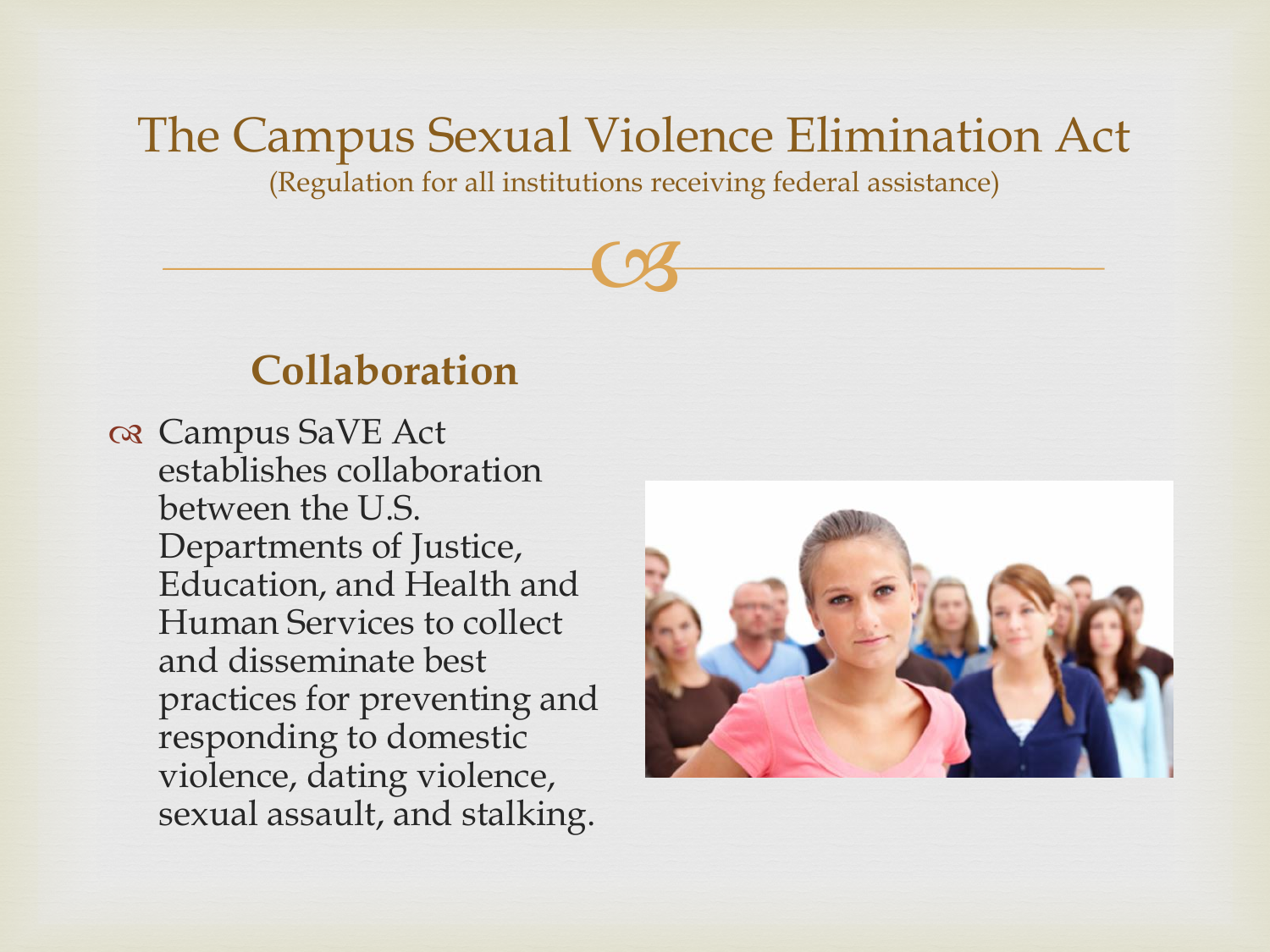# **Clery Act**

 $C<sub>3</sub>$ (Jeanne Clery Disclosure of Campus Security Policy and Campus Crime Statistics Act (20 USC § 1092(f))

 **"Requires colleges and universities across the United States to disclose information about crime on and around their campuses."** 

on The Clery Act is a federal law enforced by the United States Department of Education. The law was amended in 1992 to add a requirement that schools **afford the victims of campus sexual assault certain basic rights**, and was amended again in 1998 to expand the reporting requirements. Subsequent amendments in 2000 and 2008 added **provisions dealing with registered sex offender notification** and campus emergency response. The 2008 amendments also added a provision to **protect crime victims, "whistleblowers", and others from retaliation**.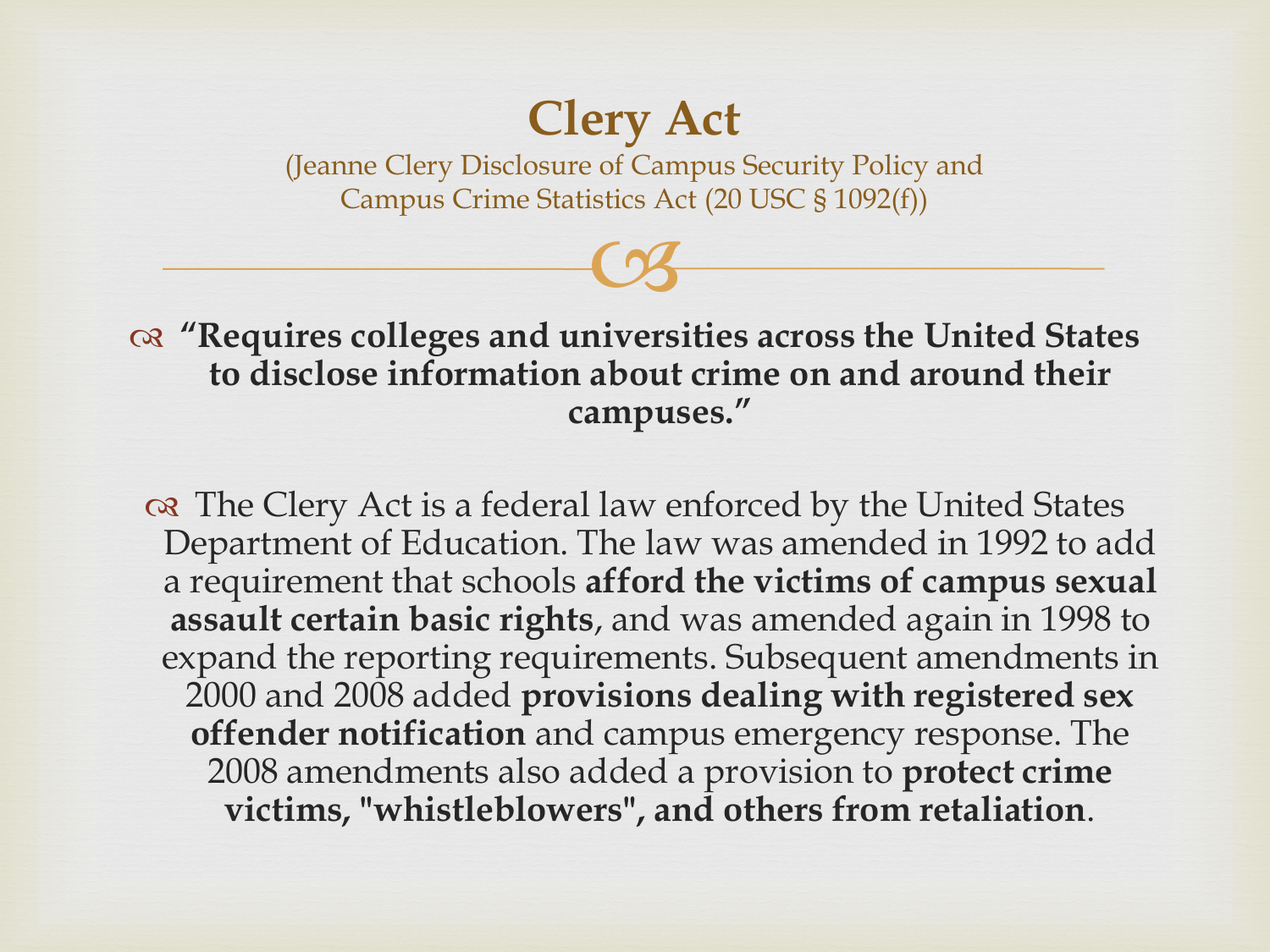$\frac{1}{3}$ Higher Education Act of 1965 (Victim's Advocate) (20 U.S.C. 1011 et seq.)

- …is amended by adding at the end the following: "SEC. 124. Independent Advocate for Campus Sexual Assault
- …will be known as or cited as the "Survivor Outreach and Support Campus Act" or the "SOS Campus Act".
- …will require all institutions of higher education that receives Federal financial aid assistance shall designate an independent advocate for campus sexual assault prevention and response
- …referred to as the "Advocate"

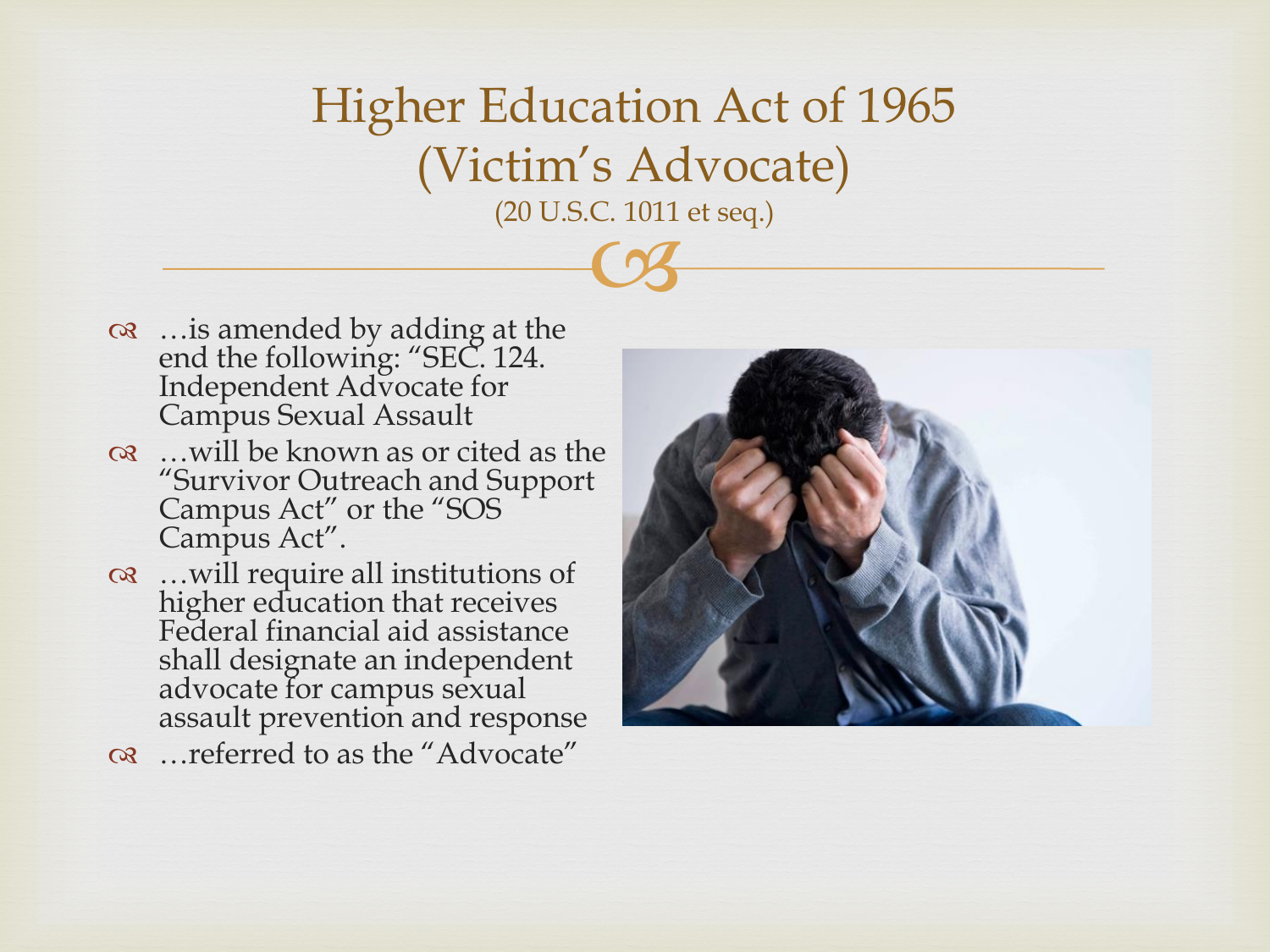# Definitions

 $\sim$ 

Dr. Gregory Peterson Long Beach City College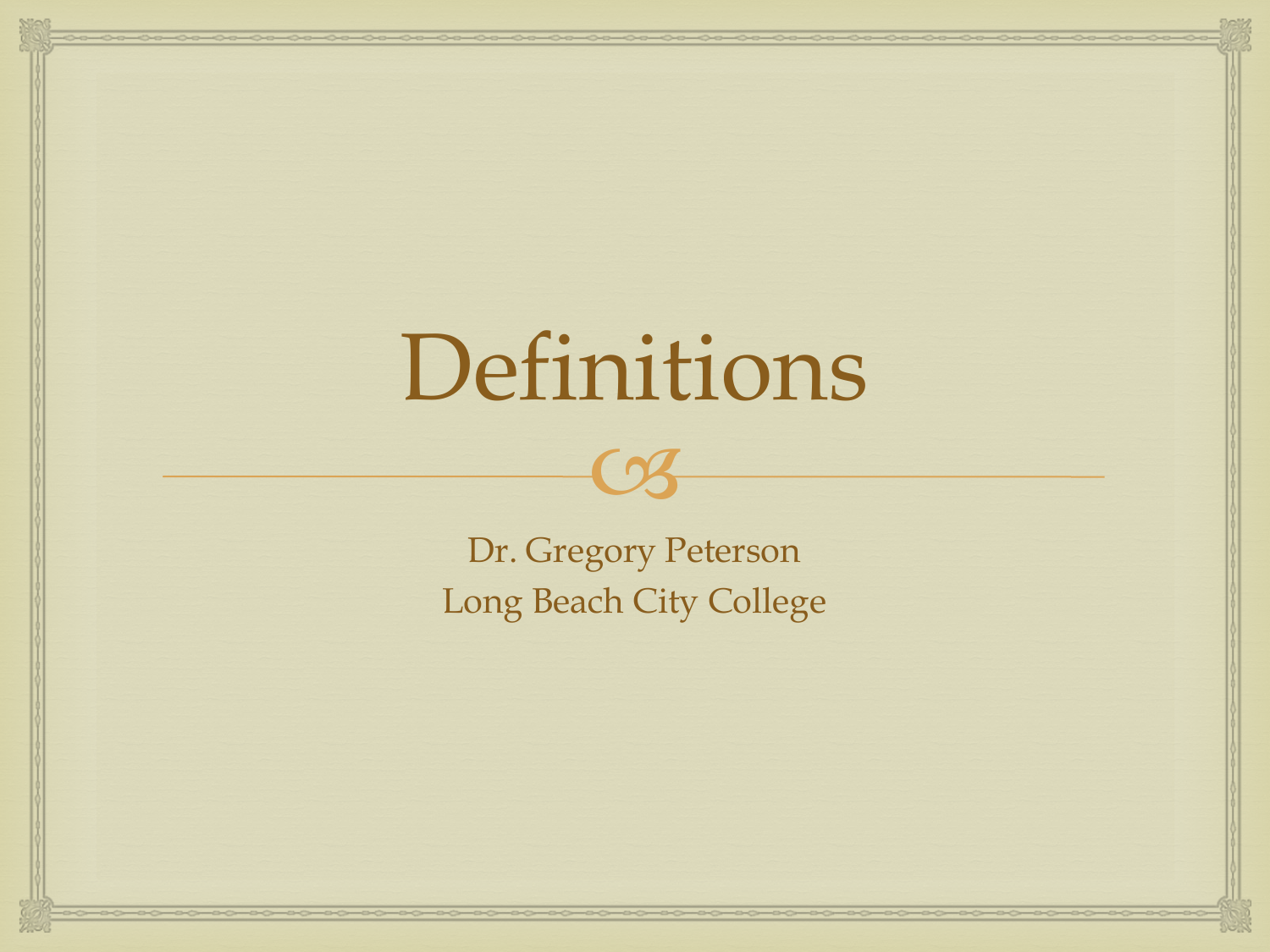$C<sub>3</sub>$ 

 **Sexual Misconduct is unwelcome, gender-based verbal or physical conduct that is, sufficiently severe, persistent, or pervasive that it, unreasonably interferes with, denies or limits someone's ability to participate in or benefit from the college's educational program and/or activities, and is based on power differentials (quid pro quo), the creation of a hostile environment, or retaliation.** 

 Examples include: an attempt to coerce an unwilling person into a sexual relationship; to repeatedly subject a person to egregious, unwelcome sexual attention; to punish a refusal to comply with a sexual based request; to condition a benefit on submitting to sexual advances; sexual violence; intimate partner violence, stalking; gender-based bullying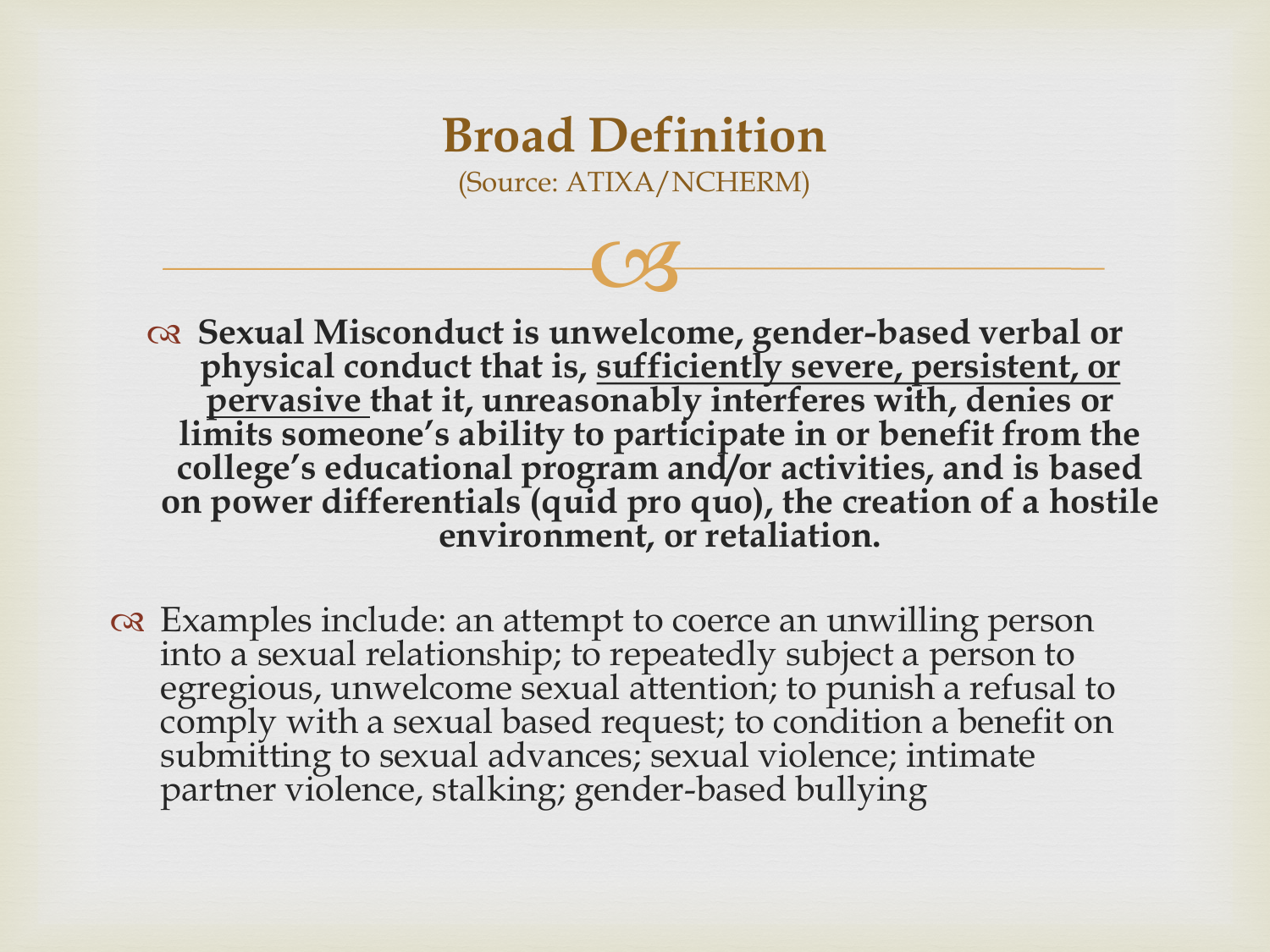$C<sub>3</sub>$ 

## **Complainant**

a "Complainant" means the person(s) reporting alleged violations of this Student Code of Conduct.

#### **Respondent**

os "Respondent" means the person(s) who are alleged to have violated the Student Code of Conduct.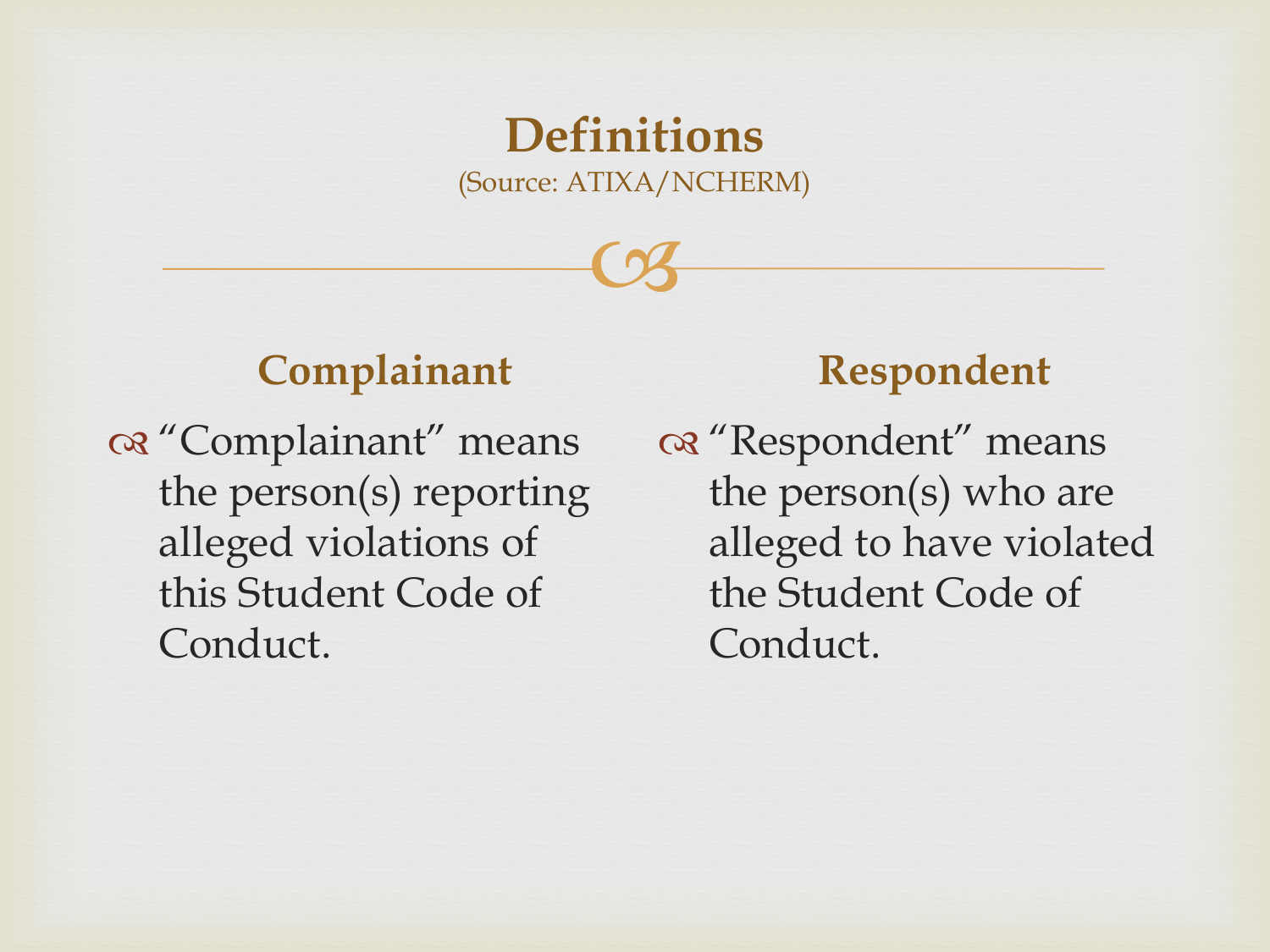$C<sub>3</sub>$ 

#### **Sexual Contact Includes:**

 Intentional contact with the breasts, buttock, groin, or genitals, or touching another with any of these body parts, or making another touch you or themselves with or on any of these body parts; any intentional bodily contact in a sexual manner, though not involving contact with/of/by breasts, buttocks, groin, genitals, mouth or other orifice.

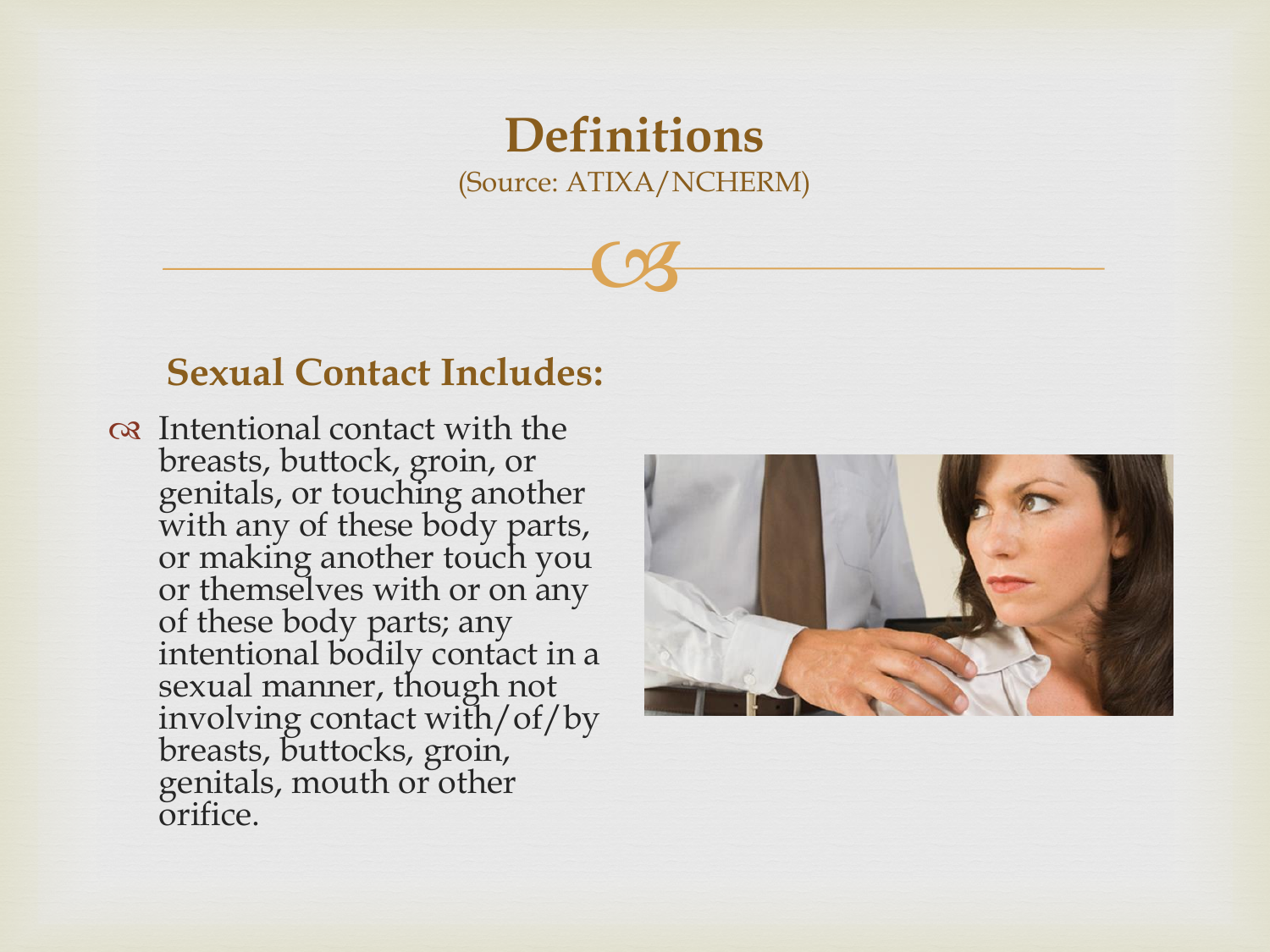$C<sub>3</sub>$ 

#### **Non-Consensual Sexual Intercourse**

 Non-Consensual Sexual Intercourse is any sexual intercourse however slight, with any object, by a man or woman upon a man or a woman that is without consent and/or by force. Intercourse includes: vaginal penetration by a penis, object, tongue or finger, anal penetration by a penis, object, tongue, or finger, and oral copulation (mouth to genital contact or genital to mouth contact), no matter how slight the penetration or contact.

#### **Hostile Environment**

 A hostile environment may arise when unwelcome conduct of a sexual or gender-based nature affects a student's ability to participate in or benefit from an education program or activity, or creates an intimidating, threatening or abusive educational and/or living environment. A single, isolated incident of sexual or genderbased harassment may, based on the facts and circumstances, create a hostile environment.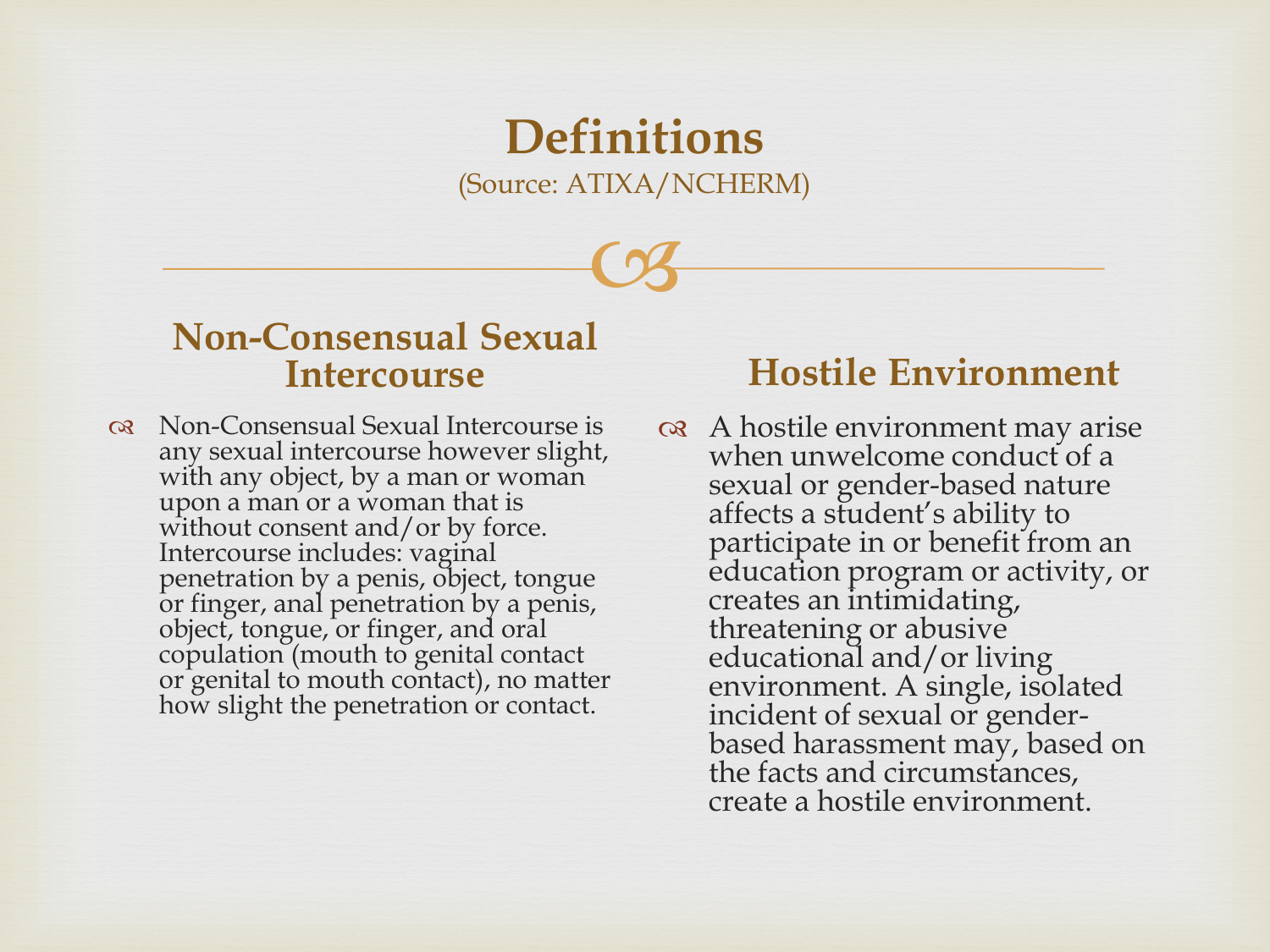$C<sub>3</sub>$ 

#### **Retaliation**

 $\alpha$  Any act of reprisal is a violation of policy. Examples of actions that might be retaliation against a complainant, witness, or other participant in the complaint process include: a) Singling the person out for harsher treatment; b) lowering a grade or evaluation; c) failing to hire, failing to promote, withholding pay increase, demotion, or discharge; d) providing negative information about the person in order to interfere with his or her prospects for employment, admission, or academic program.

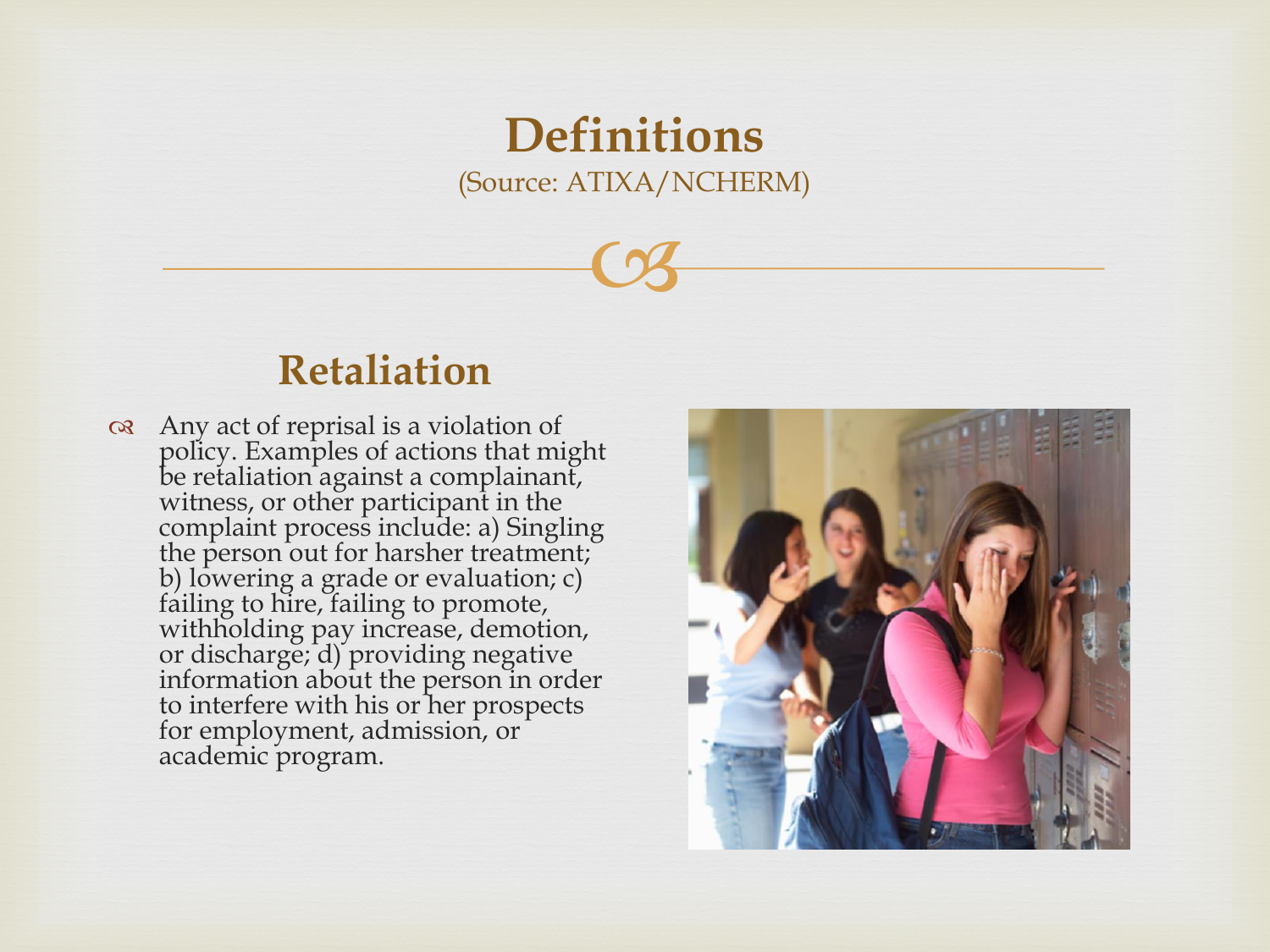$C<sub>3</sub>$ 

#### **Sexual Exploitation**

- Occurs when a student takes non-consensual or abusive sexual advantage of another for his/her own advantage or benefit, or to benefit or advantage anyone other than the one being exploited, and that behavior does not otherwise constitute one of other sexual misconduct offenses. Examples of sexual exploitation include, but are not limited to:
- •Invasion of sexual privacy;
- •prostituting another student;
- •non-consensual video or audio-taping of sexual activity;
- •going beyond the boundaries of consent (such as letting your friends hide in the closet to watch you having consensual sex);
- •engaging in voyeurism;
- •knowingly transmitting an STI or HIV to another student;
- •Exposing one's genitals in non-consensual circumstances; inducing another to expose their genitals;
- •Sexually-based stalking and/or bullying may also be forms of sexual exploitation

#### **Stalking**

 A course of conduct directed at a specific person that would cause a reasonable person to feel fear or suffer substantial emotional distress. Stalking involves repeated and continued harassment against the expressed wishes of another individual, which causes the targeted individual to feel emotional distress, including fear or apprehension. Stalking behaviors may include: pursuing or following; unwanted communication or contact—including faceto-face, telephone calls, voice messages, electronic messages, web-based messages, text messages, unwanted gifts, etc.; trespassing; and surveillance or other types of observation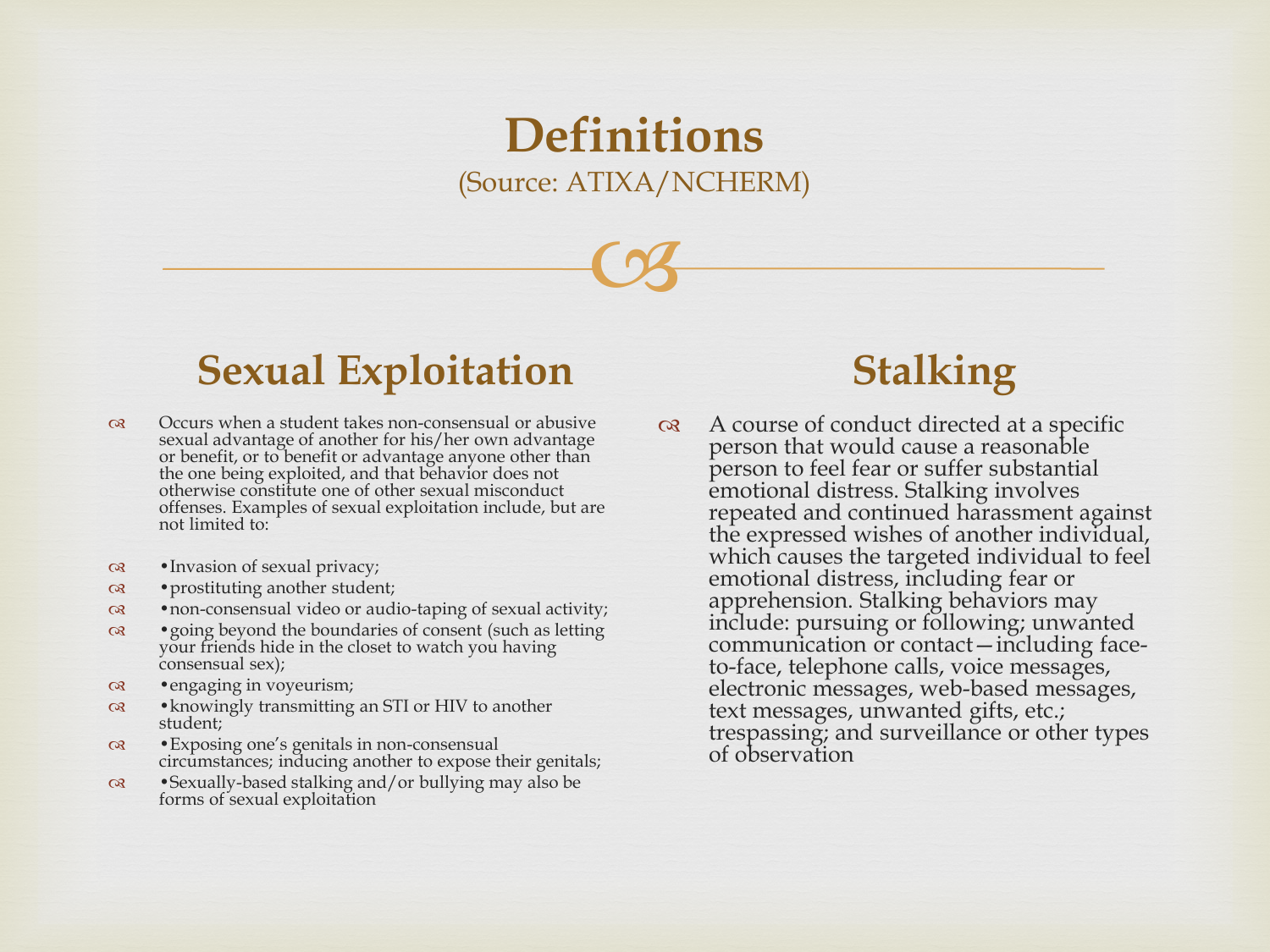$C<sub>3</sub>$ 

#### **Domestic Violence**

 $\infty$  The use of physical violence, coercion, threats, intimidation, isolation, stalking, or other forms of emotional, sexual or economic abuse directed towards (a) a current or former spouse or intimate partner; (b) a person with whom one shares a child; or (c) anyone who is protected from the respondent's acts under the domestic or family violence laws of California. This includes any behaviors that intimidate, manipulate, humiliate, isolate, frighten, terrorize, coerce, threaten, blame, hurt, injure, or wound someone. Domestic violence can be a single act or a pattern of behavior in relationships.

## **Dating Violence**

 The use of physical violence, coercion, threats, intimidation, isolation, stalking, or other forms of emotional, sexual or economic abuse directed towards a person who is or has been in a social relationship of a romantic or sexually intimate nature with the victim. This includes any behaviors that intimidate, manipulate, humiliate, isolate, frighten, terrorize, coerce, threaten, blame, hurt, injure, or wound someone. Dating violence can be a single act or a pattern of behavior in relationships.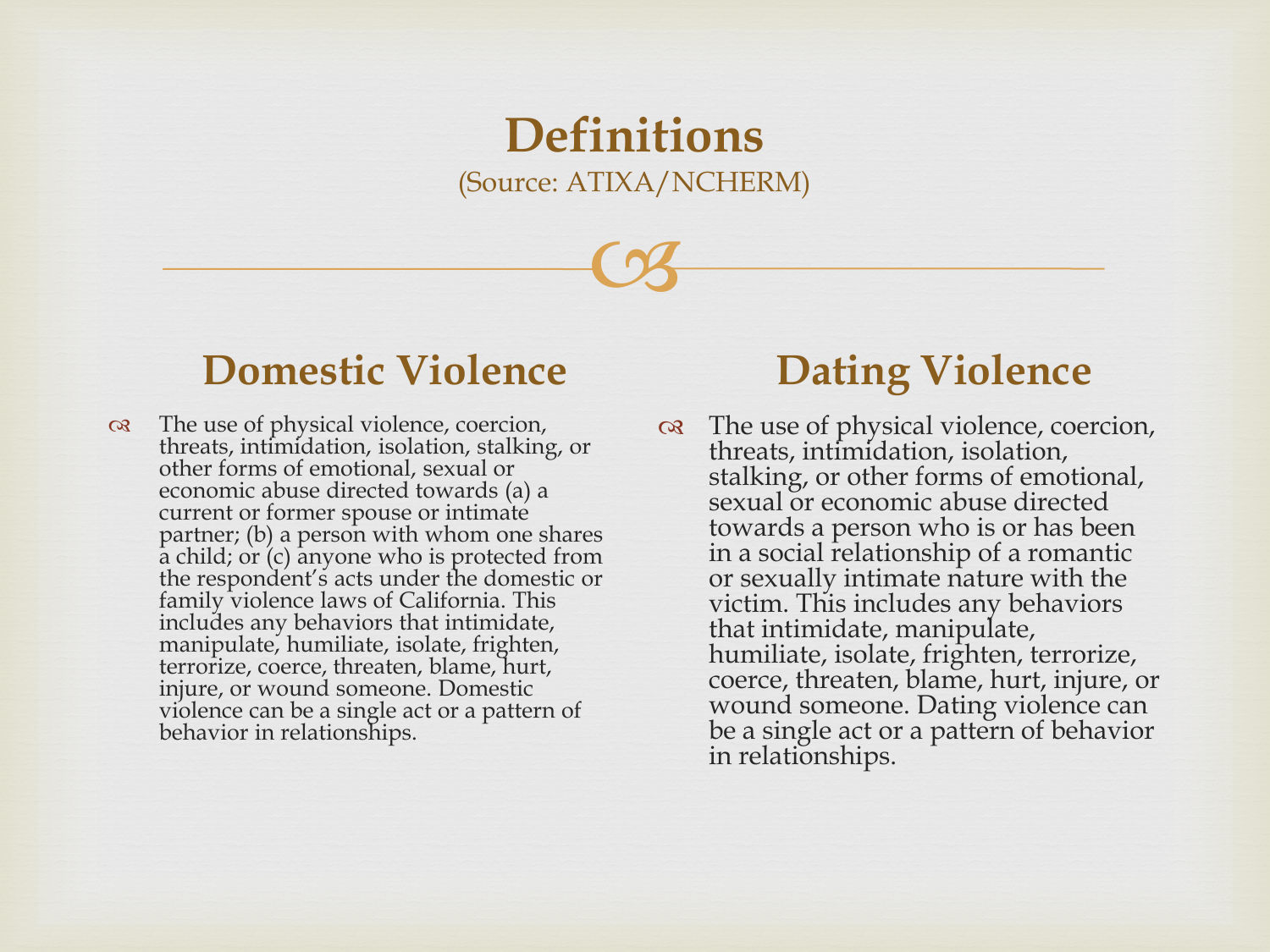#### **Consent** (Source: ATIXA/NCHERM)

 $C<sub>3</sub>$ 

or NCHERM/ATIXA identifies "consent" as not just a factual concept, but also as "effective consent"; thus, any consent that is not freely and actively given, that is a result of force, threats, intimidation, or coercion is NOT "effective consent".

- In order to give "effective consent" you must be:
- $\infty$  of legal age;
- $\infty$  capable of controlling your physical actions; and
- $\infty$  capable of making rational, reasonable decisions
- Passivity/Silence is not consent
- The burden of obtaining consent should be on the party seeking to initiate sexual activity. For example, the party seeking to initiate the sexual activity should be able to articulate the communication that indicated an affirmative consent, either verbally or by voluntary acts, unmistakable (mutually understandable) in their meaning.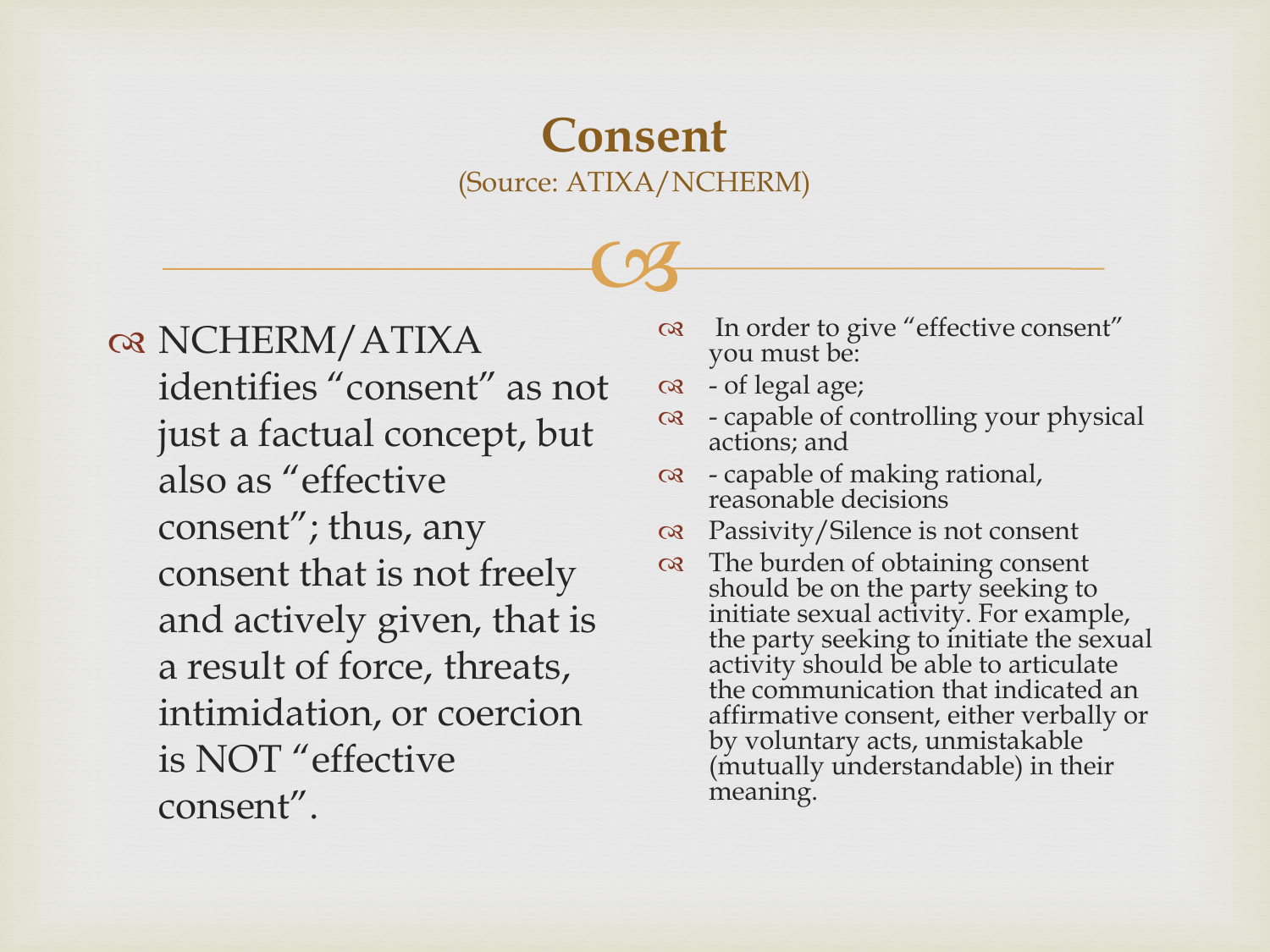$C<sub>3</sub>$ 

#### **Force (4 Types)**

as Force is the use of physical violence and/or imposing on someone physically to gain sexual access. Elements of force also includes physical force, threats, intimidation (implied threats) and coercion that overcome resistance or produce consent ("Have sex with me or I'll hit you. Okay, don't hit me. I'll do what you want.")

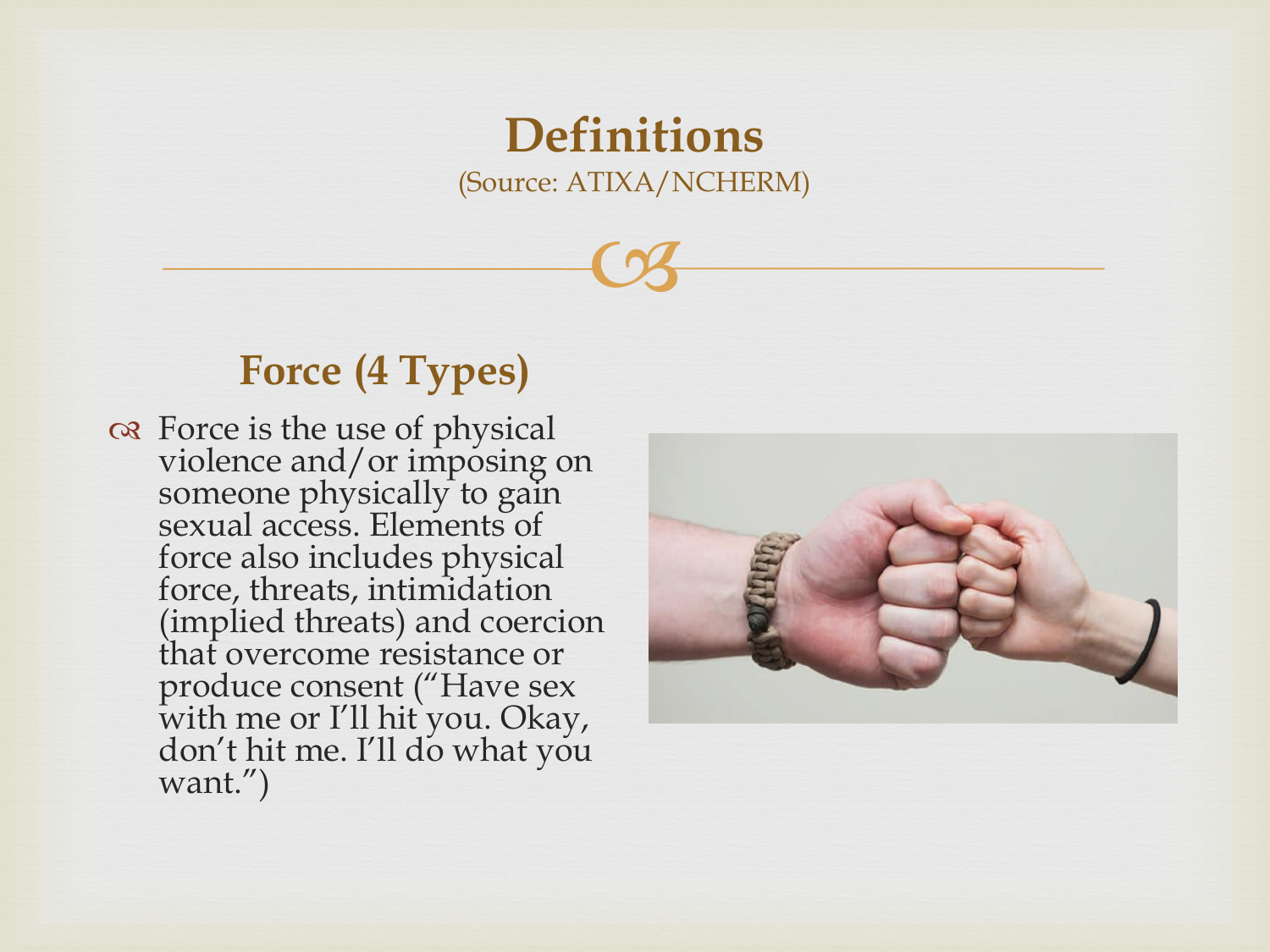$C<sub>3</sub>$ 

#### **(a) Physical Force**

on Physical force is the classic construct, equated with violence or the use of a weapon. No matter how slight, any intentional physical impact upon another, use of physical restraint or the presence of a weapon constitutes the use of force.

## **(b) Threats**

- Any threat that causes someone to do something they would not have done absent the threat is enough to prove forcible compulsion. For example, if I threaten you with a negative consequence and that threat causes you to acquiesce in sexual activity, forcible compulsion is present, and sexual misconduct has occurred.
- $\infty$  If you don't have sex with me, I will harm someone close to you
- $\infty$  If you don't have sex with me, I will tell people you raped me
- $\infty$  If you do not have sex with me, I will spread a rumor you are gay
- $\infty$  If you don't sleep with me, I will fail you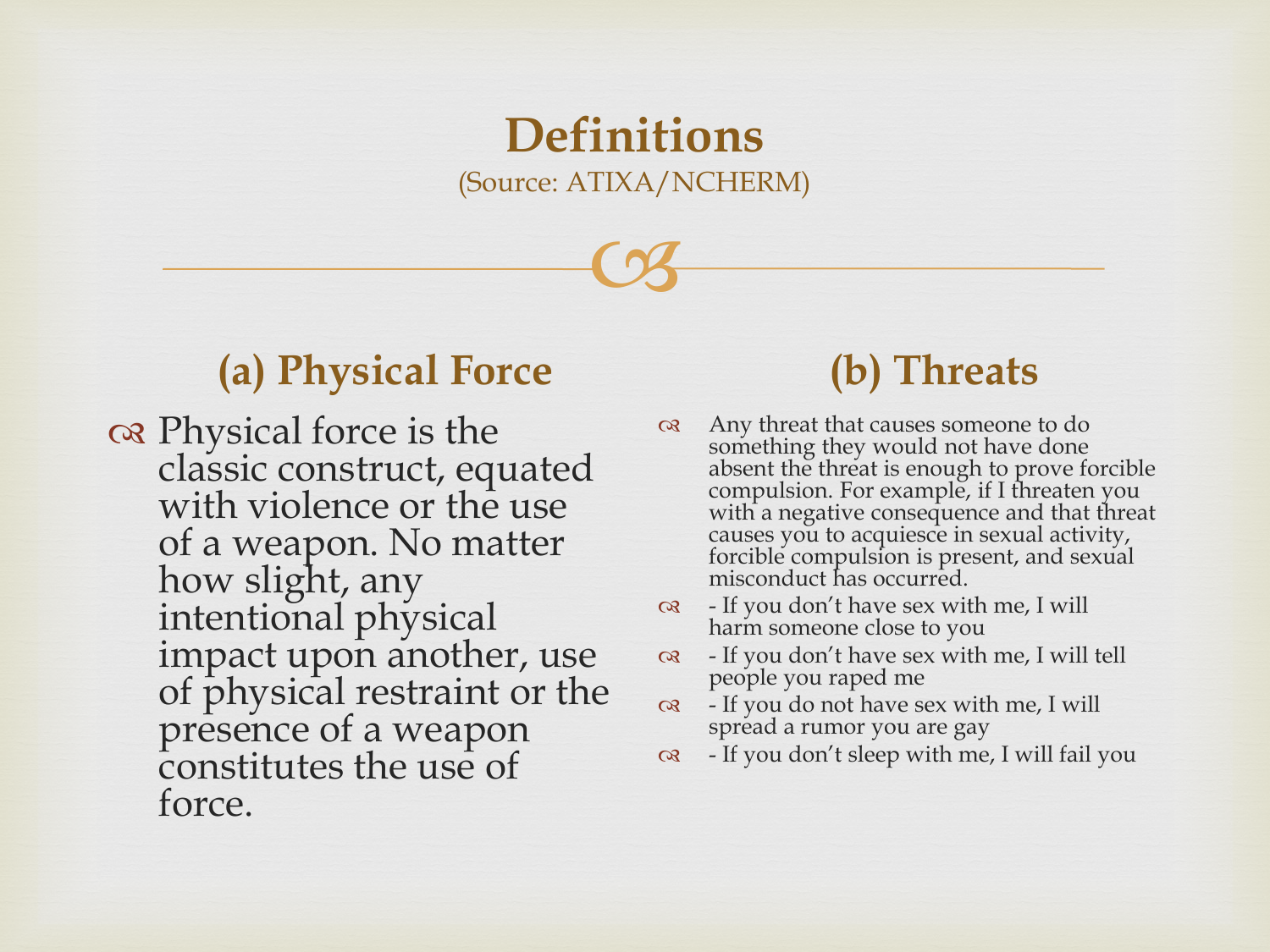$C<sub>3</sub>$ 

#### **(c) Intimidation**

 Intimidation is defined as an implied threat, whereas threats are clear and overt. It is a situation where someone uses their power or authority to influence someone else.

## **(d) Coercion**

 $\infty$  Coercion is unreasonable pressure for sexual activity. Coercive behavior differs from seductive behavior based on the type of pressure someone uses to get consent from another. When someone makes clear to you that they do not want sex, that they want to stop, or that they do not want to go past a certain point of sexual interaction, continued pressure beyond that point can be coercive.

 $\infty$  • Cases will be investigated regardless of whether the accuser resisted the sexual advance or request, but resistance is a clear demonstration of non-consent. The presence of force is not demonstrated by the absence of resistance. Sexual activity that is forced is by definition non-consensual, but non-consensual sexual activity is not by definition forced.

- $\infty$  •In order to give effective consent, one must be of legal age (18 years or older).
- •Sexual activity with someone who one should know to be -- or based on the circumstances should reasonably have known to be -- mentally or physically incapacitated (by alcohol or other drug use, unconsciousness or blackout), constitutes a violation.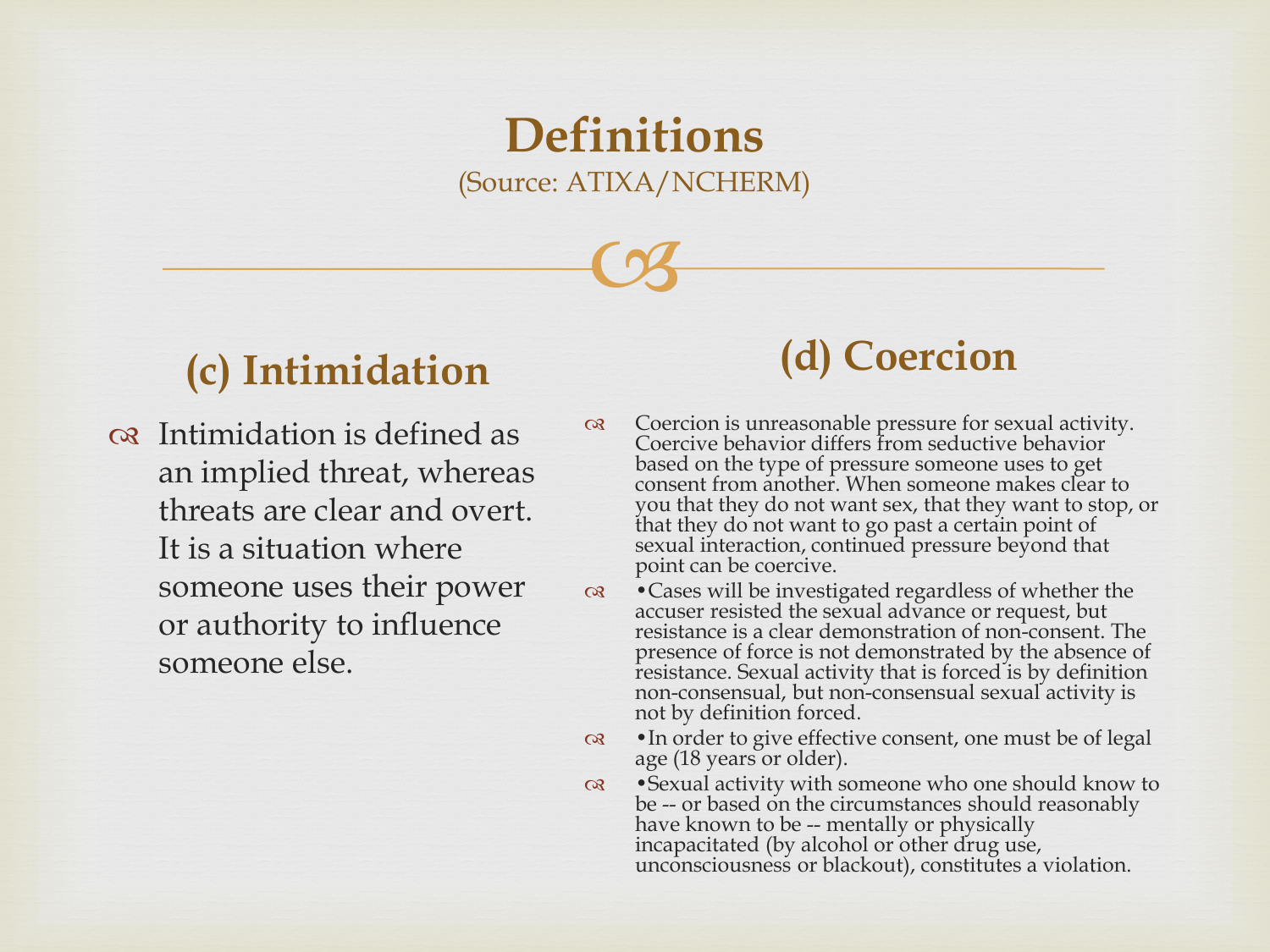# CS Current Legislation & Next Steps

#### Sarah Tyson

*California Community College Chancellor's Office, Dean of Dean CalWORKs, Campus Safety, CARE, Child Development/Early Childhood Education, EOPS, FKCE*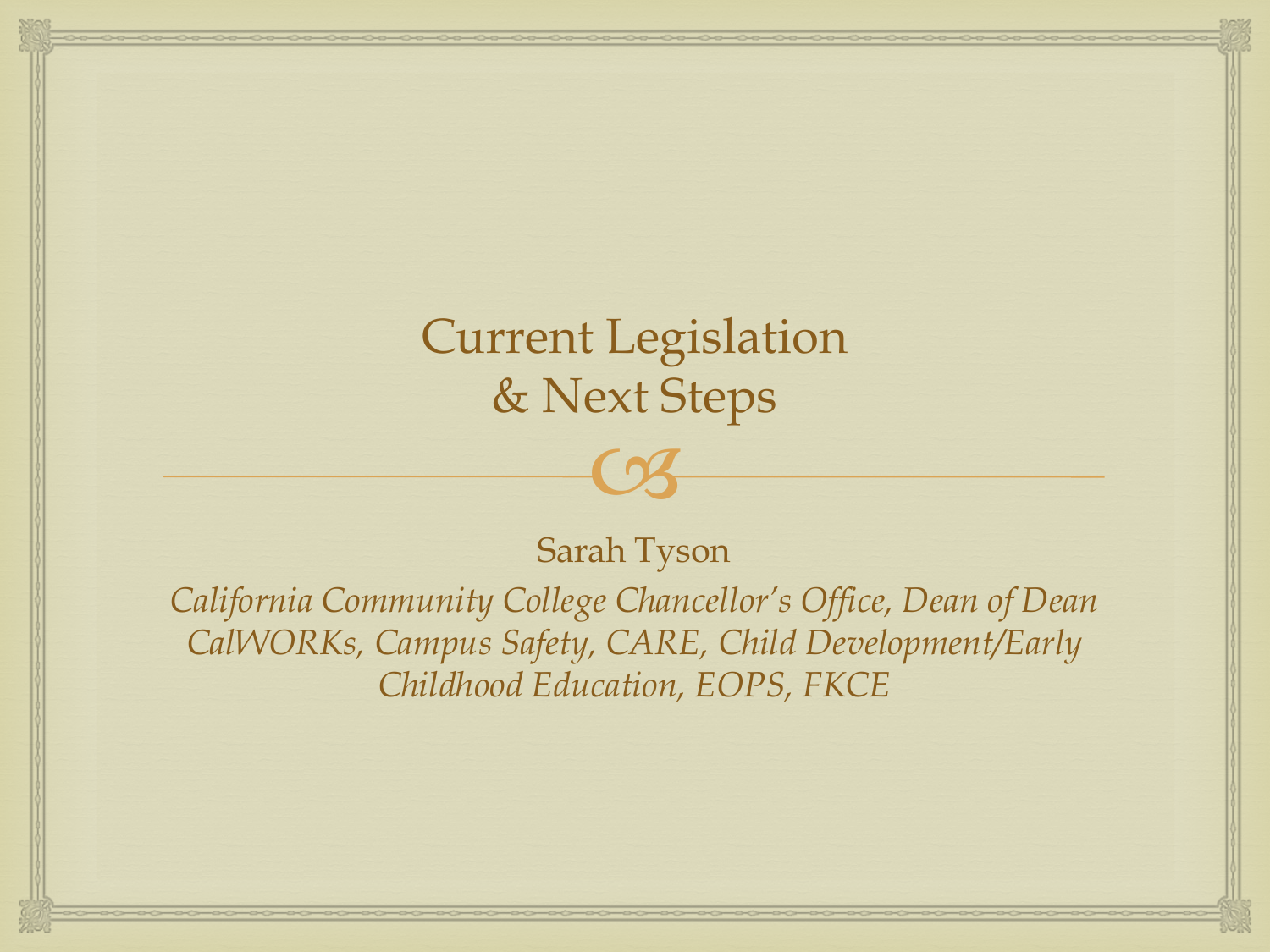#### Letter From Senator Barbara Boxer

 $C<sub>3</sub>$ 

- or Wrote Chancellor Brice Harris in May 2014 : "Given the alarming prevalence of sexual violence on our college campuses, I am writing to inquire about California Community Colleges' efforts to address this disturbing epidemic."
- Senator Boxer wanted a description of the following:
	- Campus climate surveys conducted by the University;
	- Sustained and comprehensive prevention programs and strategies;
	- Whether campuses employ trained confidential victim's advocates
	- Training programs for school officials;
	- $\alpha$  Assistance provided to victims, including partnerships with rape crisis or domestic violence centers;
	- Protocols for alerting and engaging local law enforcement, including Memoranda of Understanding with local law enforcement;
	- How campuses conduct sexual assault investigations;
	- Campus adjudication processes for sexual assault under disciplinary codes.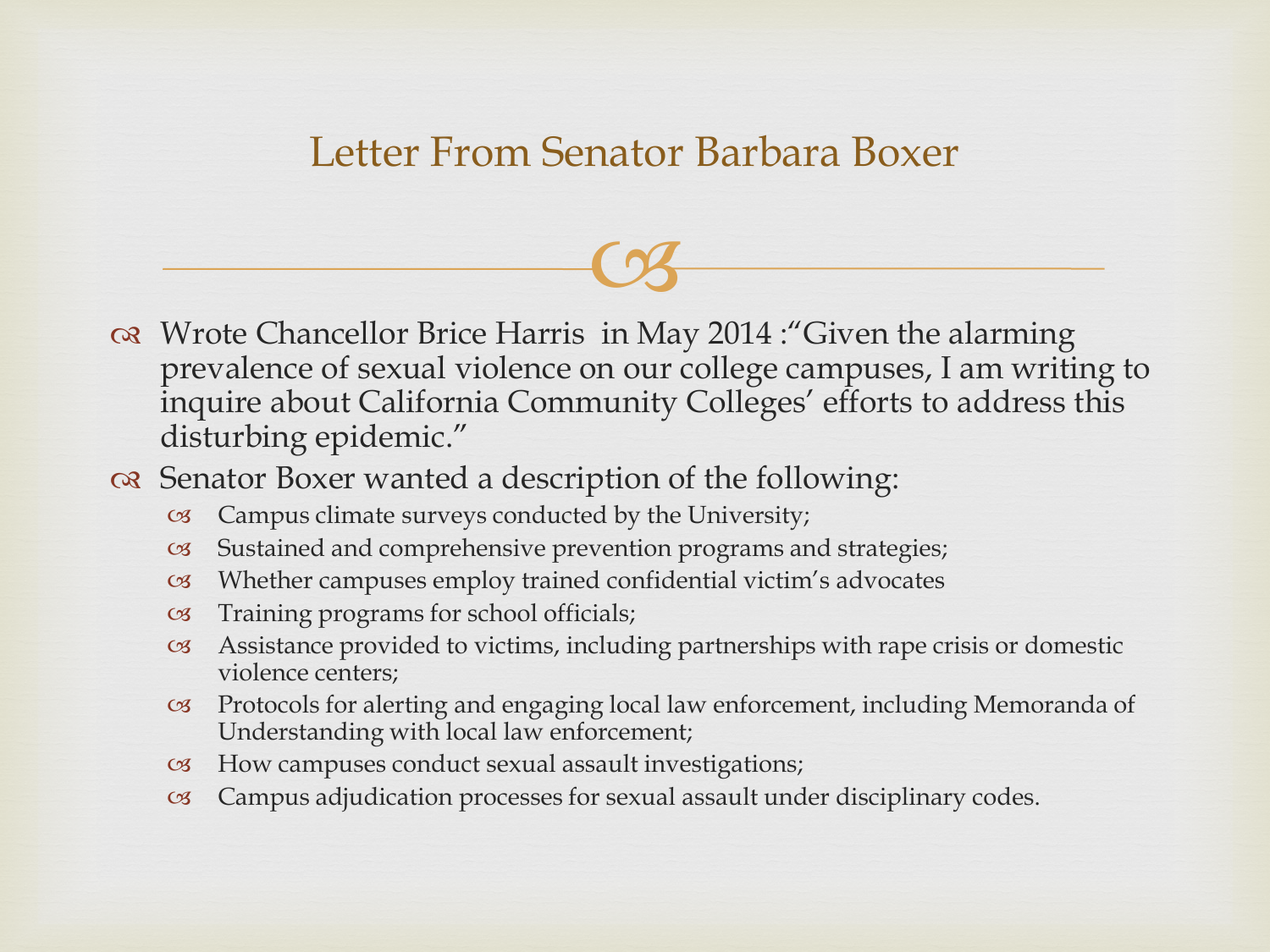Responses from the California Community Colleges Chancellor's Office

 $C<sub>3</sub>$ 

- Released a survey in July 2014 to assess colleges' readiness to comply with the Campus SaVE Act to inform response to Senator Boxer
- Sarah Tyson presented to the California State Assembly Select Committee on Campus Climate in August 2014
- Considering convening a Task Force to:
	- Review the campus climate survey requirements and either develop or endorse a model campus climate survey
	- Compile resources and potentially develop a manual of best practices around campus safety and campus climate; and
	- Help the Chancellor's Office determine what other steps we can take at the system-wide level to further assist colleges in fostering and maintaining healthy campus climates.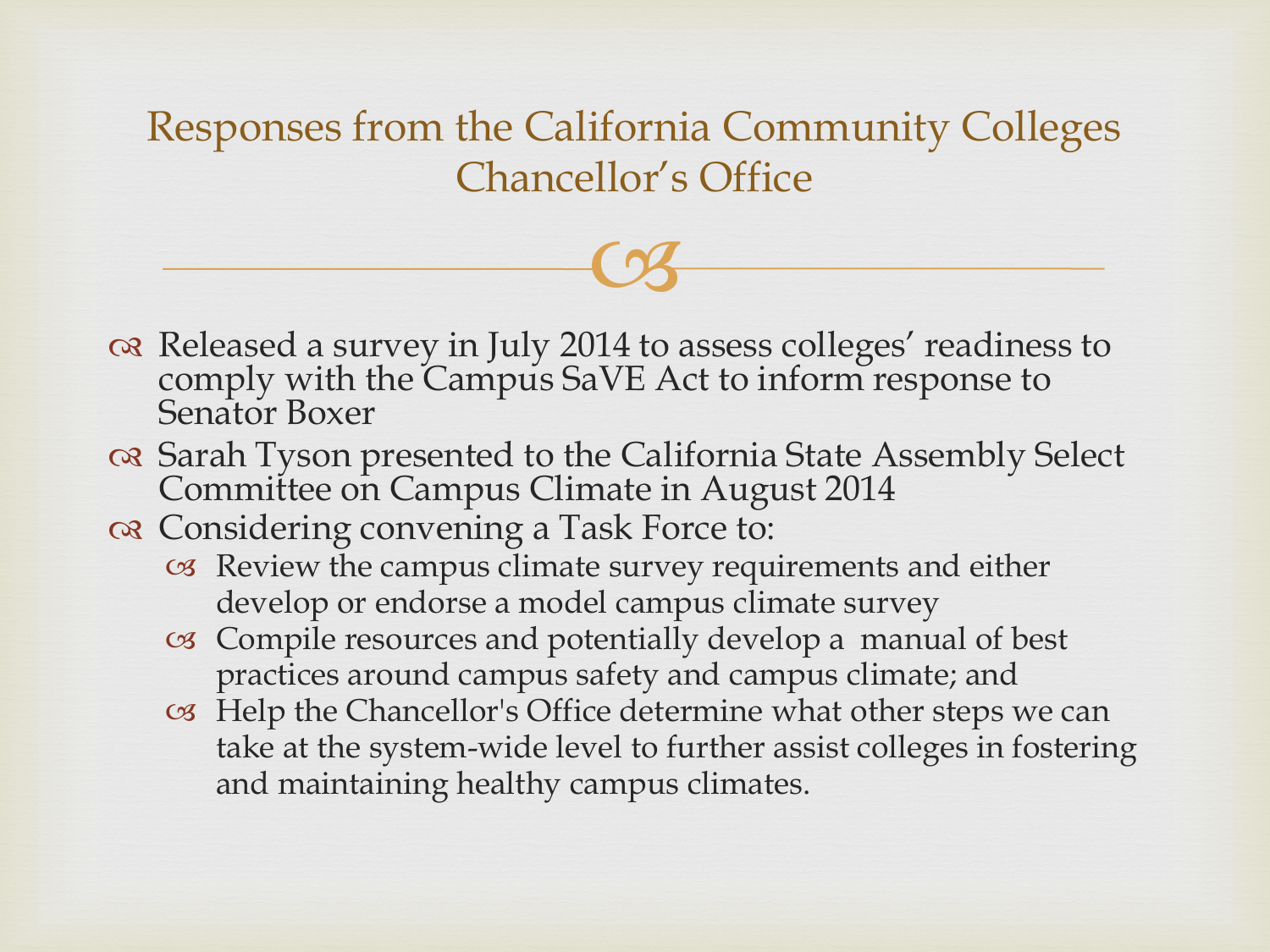#### Violence Against Women Reauthorization Act of 2013 (VAWA) Regulations

- $\heartsuit$
- $\infty$  Final regulations released by the US Department of Education in October 2014 (regulations effective July 2015)
	- [Link to regulations: https://www.federalregister.gov/articles/2014/10/20/2014-24284/violence](https://www.federalregister.gov/articles/2014/10/20/2014-24284/violence-against-women-act)against-women-act
- $\infty$  The regulations requires institutions (among other provisions):
	- To maintain statistics about the number of incidents of dating violence, domestic violence, sexual assault, and stalking
	- To provide to incoming students and new employees and describe in their annual security reports primary prevention and awareness programs
	- To provide, and describe in their annual security reports, ongoing prevention and awareness campaigns for students and employees
	- To describe each type of disciplinary proceeding used by the institution;
	- $\infty$  To list all of the possible sanctions that the institution may impose following the results of any institutional disciplinary proceedings for an allegation of dating violence, domestic violence, sexual assault, or stalking
	- To provide for a prompt, fair, and impartial disciplinary proceeding to describe the range of protective measures that the institution may offer following an allegation of dating violence, domestic violence, sexual assault, or stalking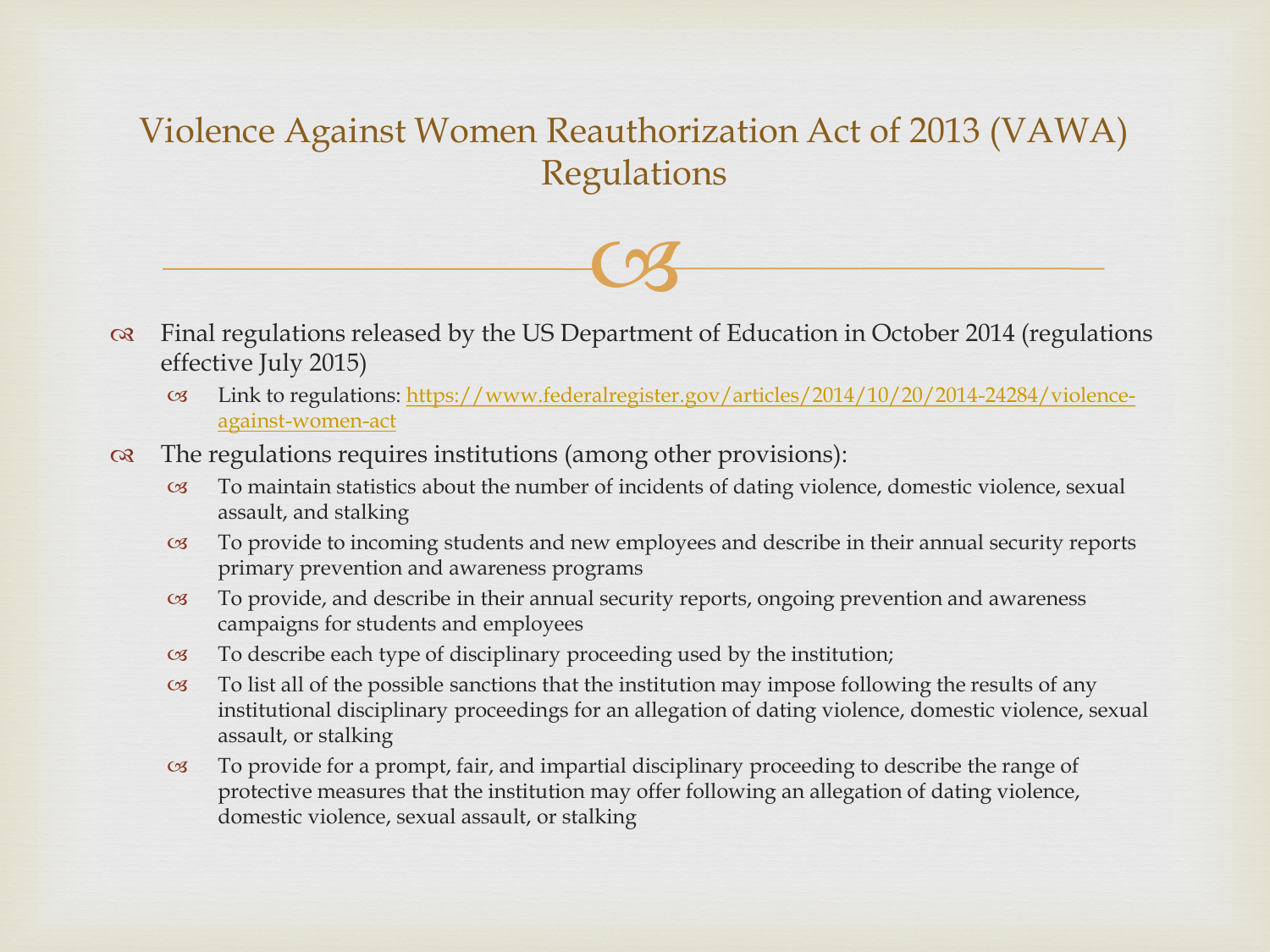#### California Senate Bill 967 (De León, 2014) Affirmative "Yes" rather than the absence of a "No"

- Requires educational institutions to adopt comprehensive policies and disciplinary procedures concerning  $C<sub>3</sub>$ sexual assault, domestic violence, dating violence, and stalking
- The institution's policy governing its campus disciplinary process must use an *affirmative consent standard*  to determine whether a sexual assault complainant consented to the alleged conduct.
- Defines "Affirmative consent" as an affirmative, conscious, and voluntary agreement to engage in sexual activity.
- All California postsecondary institutions receiving state funds for student financial assistance, as defined above, must now adopt such an affirmative consent standard in campus disciplinary proceedings.
- $\infty$  Per SB 967, it is not a valid excuse that the accused believed the complainant consented if: (A) the accused's belief arose from his or her own intoxication or recklessness, or (B) the accused did not take reasonable steps to ascertain whether the complainant affirmatively consented.
- Per SB 967, it will not be a valid excuse that the accused believed the complainant affirmatively consented where the accused knew or reasonably should have known that the complainant was unable to consent because he or she was: (A) asleep or unconscious, (B) incapacitated due to drugs/alcohol/medication, or (C) unable to communicate due to a mental or physical condition.
- $\infty$  Requires institutions to enter into agreements or collaborative partnerships with existing on-campus and community-based organizations to (1) refer students and (2) make health, counseling, advocacy, and legal services available to student victims and perpetrators.
- Institutions must also implement comprehensive prevention and outreach programs addressing sexual assault, domestic violence, dating violence, and stalking.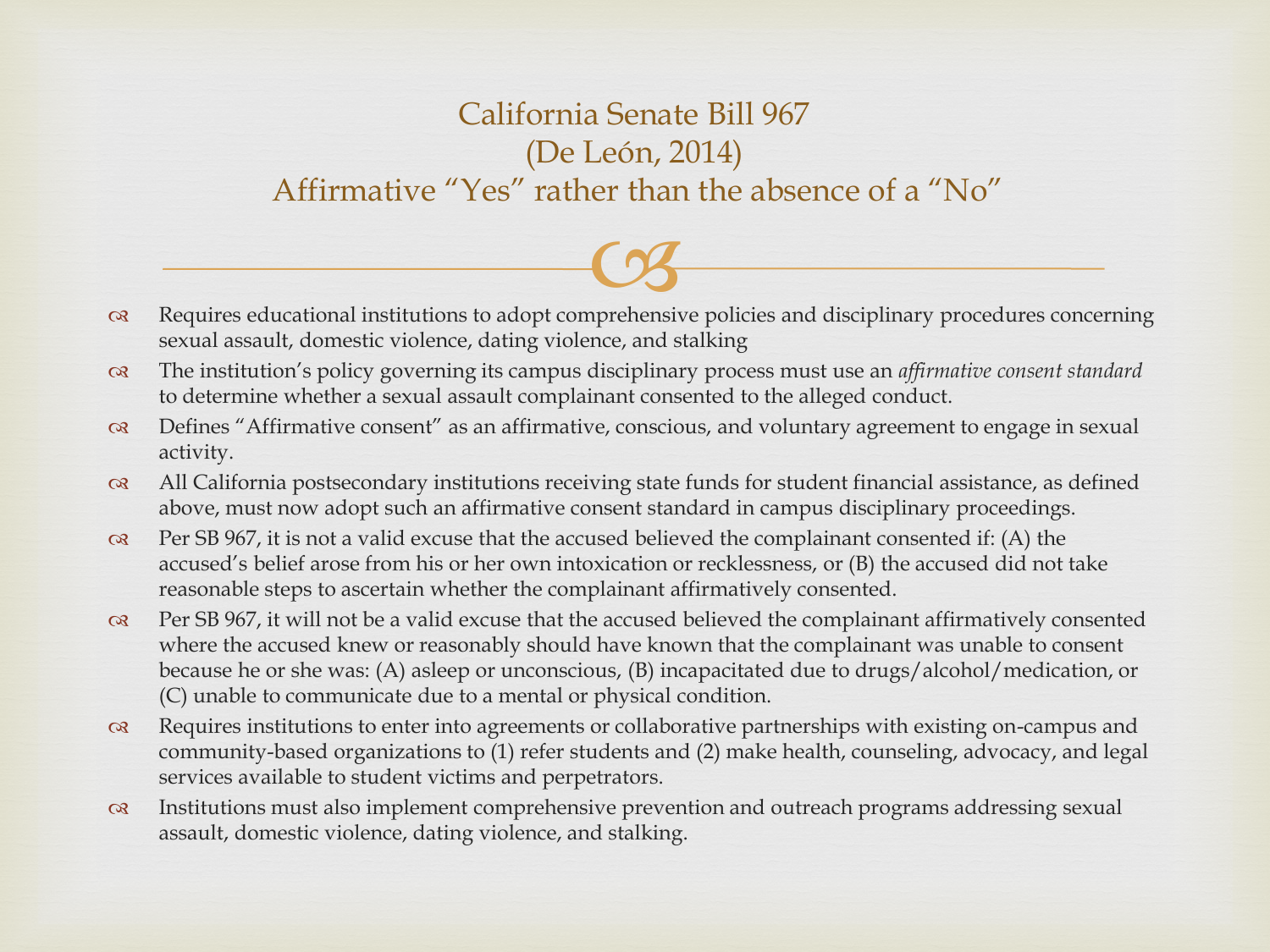Proposed California Legislation Regarding Campus Sexual Violence

- Senate Bill 186 (Jackson)- Enables the governing board of a  $\heartsuit$ community college district to remove, suspend, or expel a student for conduct that occurs of the community college district property.
- Senate Bill 665 (Block)- Spot bill that would require California's public institutions of higher education to use existing resources to implement a rape and sexual assault education program for students and staff.
- Senate Bill 691 (Morrell) require California's public institutions of higher education to make available college codes of conduct to prospective students before enrollment, develop a method to test students' knowledge of it, and set a standard for a prospective student to demonstrate proficient knowledge of it before beginning classes.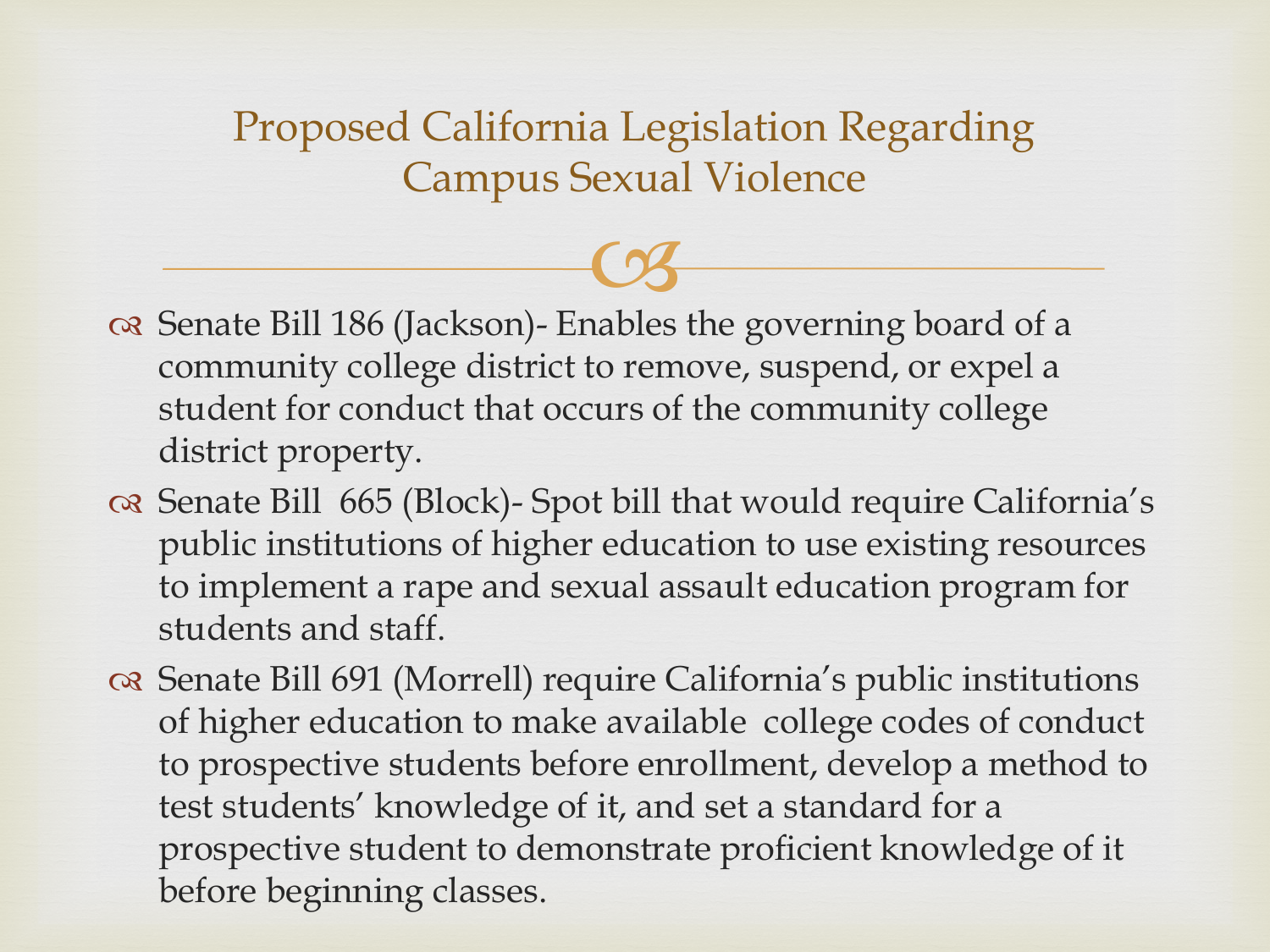# $\overline{\text{C3}}$ California Assembly Bill 1433 (Gatto, 2014) Reporting of Sexual and Hate Violence

- o Requires campus security authorities to disclose to local law enforcement any report of a Part 1 violent crime, hate crime, or sexual assault, whether committed on- or off-campus.
- Defines the "local law enforcement agency" as the city or county law enforcement agency with operational responsibilities for police services in the community in which the campus is located, and with which the institution has a written agreement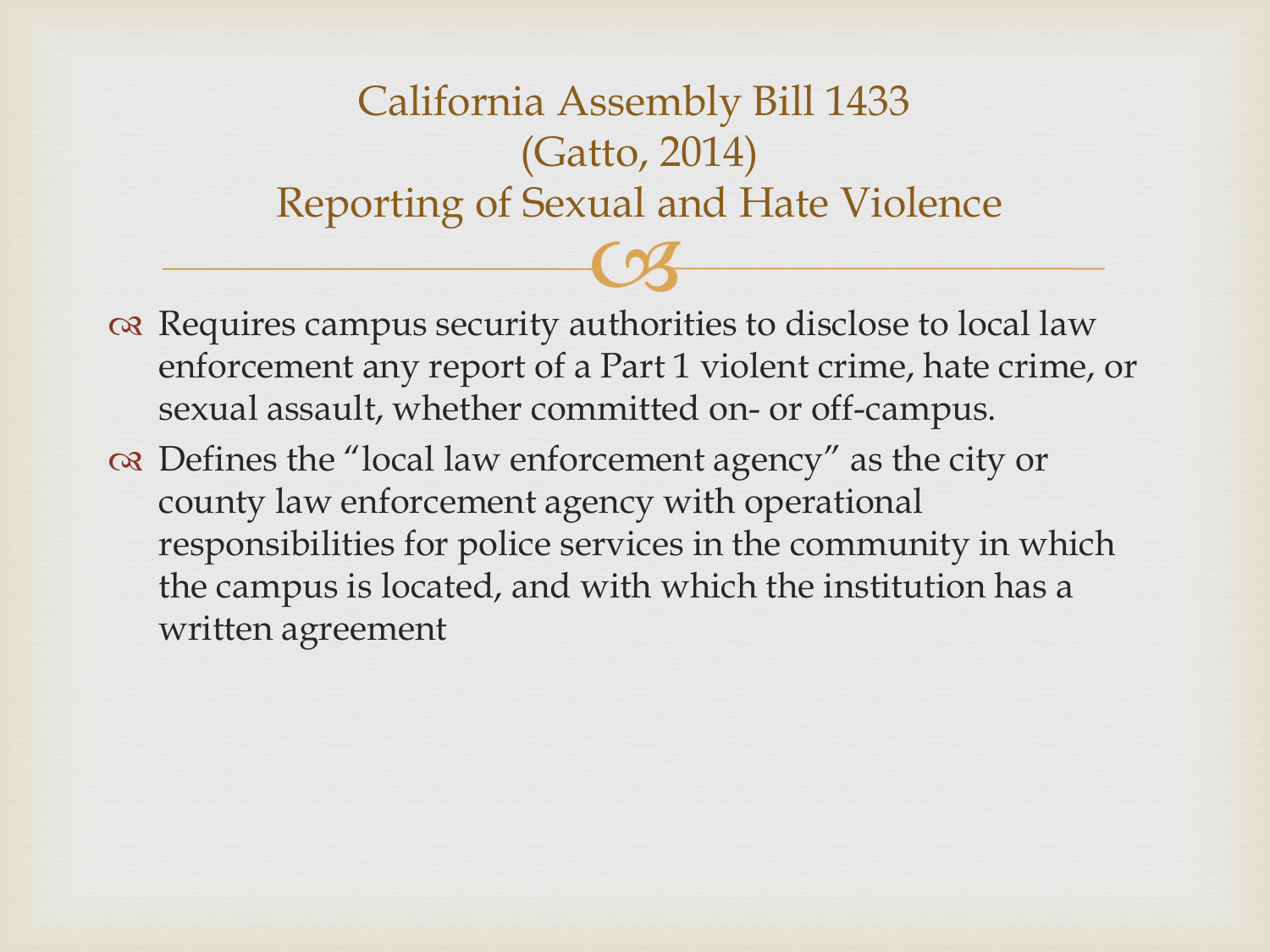Proposed California Legislation Regarding Campus Sexual Violence (Continued)

- Assembly Bill 969 (Williams)- Enables community colleges, CSUs, and UCs to remove,  $C<sub>3</sub>$ suspend, or expel students whose conduct threatens the safety of students and the public. Requires students seeking admission to a community college to disclose if they had been previously suspended from a community college in California for rape, sexual assault, or sexual battery.
- Assembly Bill 1365 (Baker)- The bill would appropriate an unspecified amount from the General Funds to the public segments of higher education to fund rape and sexual assault programs.
- $\alpha$  Assembly Bill 1466 (Baker)- This spot bill would make non substantive changes to the Affirmative "Yes" rather than the absence of a "No" law.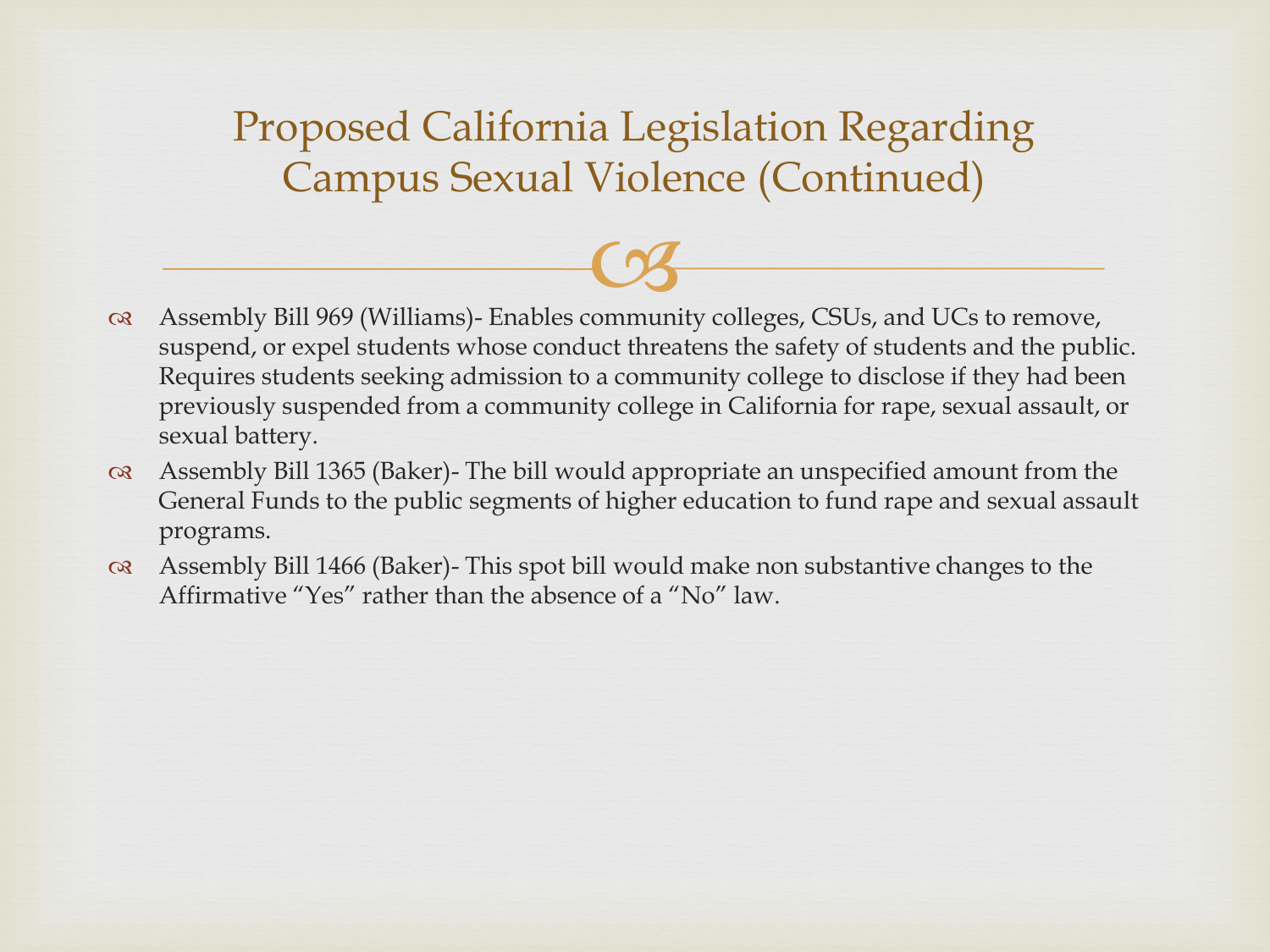Proposed California Legislation Regarding Campus Sexual Violence (Continued)

- Assembly Bill 340 (Weber)- States the intent of the Legislature to require the BOG,  $C<sub>3</sub>$ California Community Colleges and the Trustees of the California State University; and to encourage the Regents of the University of California to generate a biennial report on campus climate for the Governor, Attorney General, and the appropriate policy committees of the legislature.
- Assembly Bill 636 (Medina)- Would allow colleges to disclose the name of an alleged assailant of a violent crime to the local law enforcement agency even if the victim does not consent to be identified if certain conditions are met.
- Assembly Bill 913 (Santiago)- Requires the governing board of each community college district, the Trustees of the California State University, the Regents of the University of California, and the governing boards of independent postsecondary institutions to adopt rules requiring their respective campuses to enter into written agreements with local law enforcement clarify operational responsibilities for investigating sexual assaults and hate crimes.
- Assembly Bill 967 (Williams)- Requires that colleges adopt and carry out a uniform process for disciplinary proceedings relating to any claims of sexual assault and requires annual reporting by governing boards on sexual assault cases.
- $\alpha$  Assembly Bill 968 (Williams)- Requires that student transcripts indicate when a student is ineligible to reenroll due to suspension or expulsion on the student's transcript for the period of time the student is ineligible to reenroll.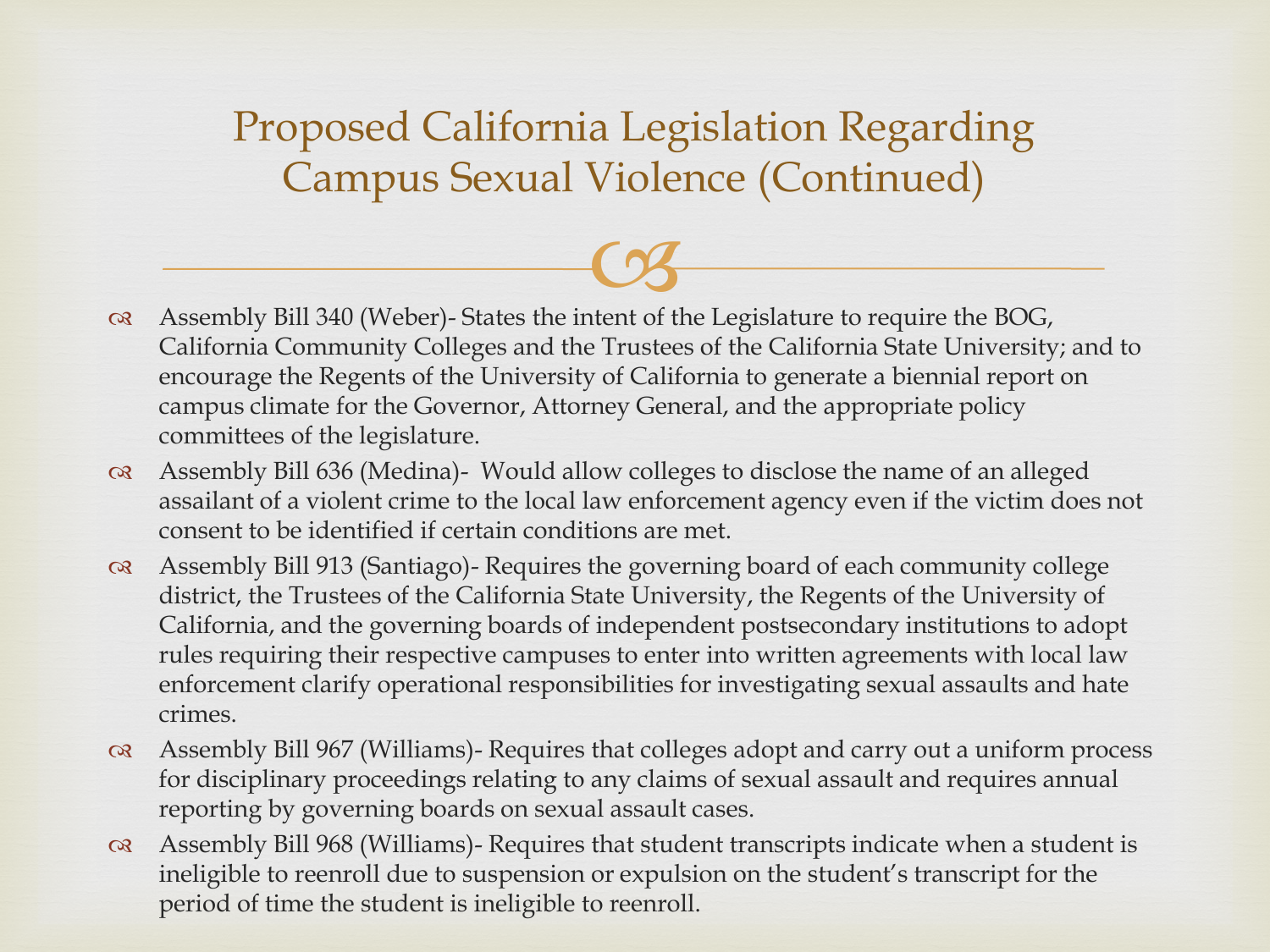#### Future Activities

- Continued collaboration between the Chancellor's Office and the State Legislature on  $\overline{\text{C3}}$ proposed legislation.
- Policy committee hearings on proposed state legislation.
- $\alpha$  Likely that proposed state legislation will be amended.
- The Attorney General will release additional guidance suggesting ways in which law enforcement and campus personnel can comply with these requirements and collaborate to facilitate justice for victims and accountability for perpetrators.
- The Chancellor's Office may form a task force to Help the Chancellor's Office determine what other steps we can take at the system wide level to further assist colleges in fostering and maintaining healthy campus climates.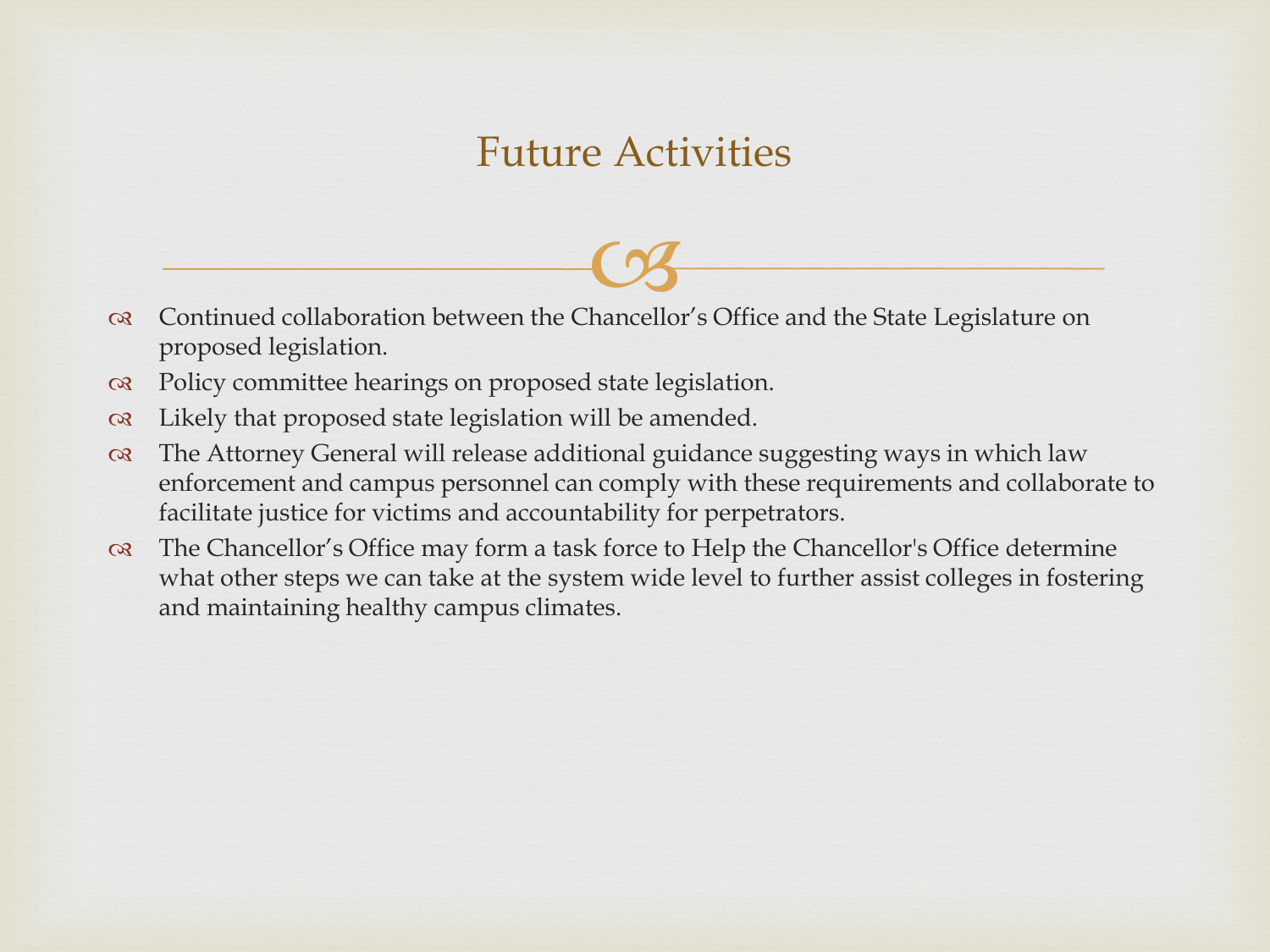## **References & Sources**

 $\heartsuit$ 

- ATIXA (Association for Title IX Administrators)
- NCHERM (National Center for Higher Education Risk Management)
- Columbia University
- University of California, Irvine
- University of California, Los Angeles
- University of San Francisco
- Orange Coast College

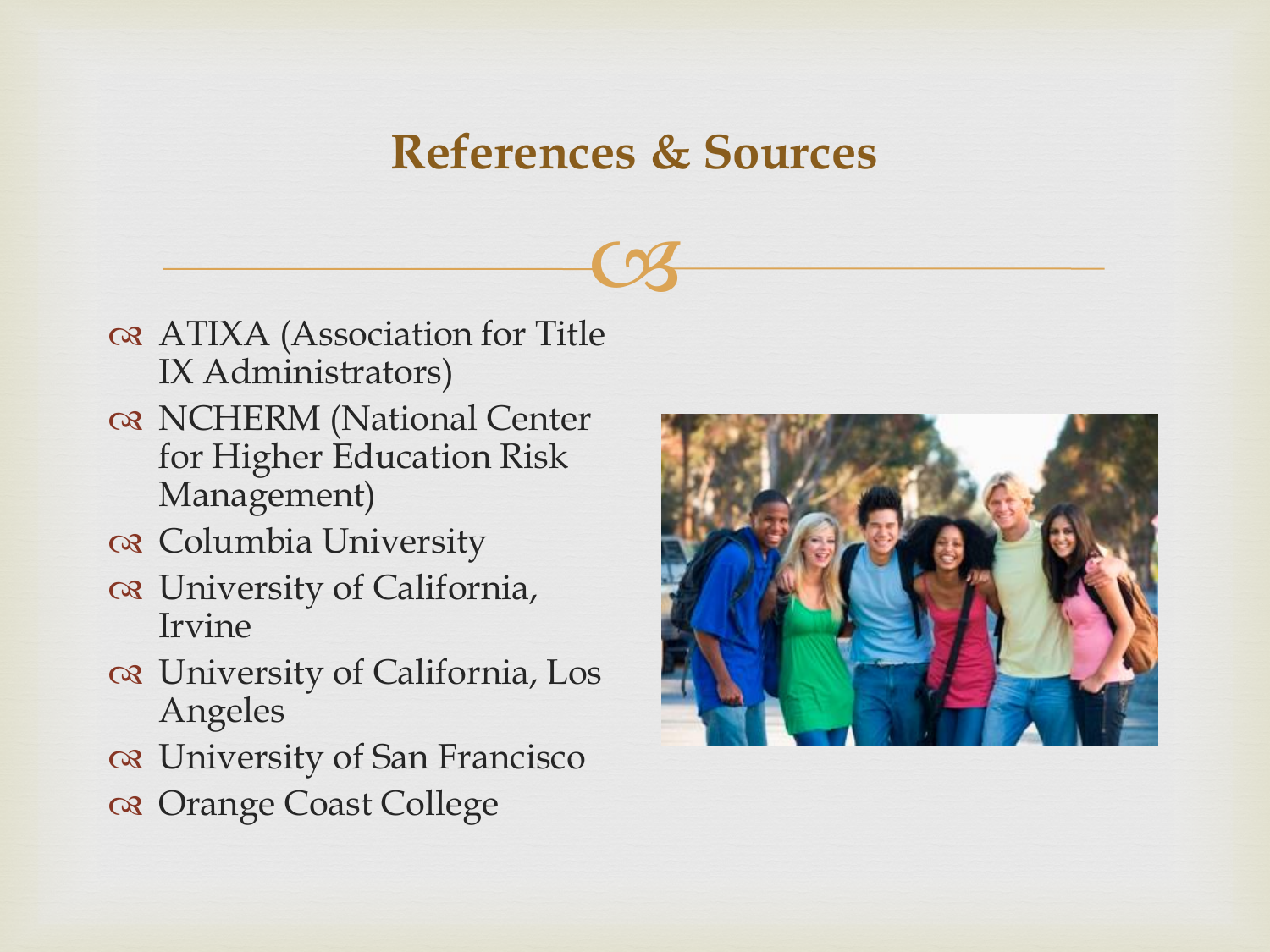## **Federal & California State Laws**

 $\heartsuit$ 

- Title VII (Employment Law and Compliance Overseen by Human Resources)
- Title IX (OCR Creates Guidelines and Provides Oversight)
- Clery Act (Reporting; Campus Sexual Assault Complainant/Respondent Bill of Rights)
- Violence Against Women Reauthorization Act (VAWA) (Amendment to the Clery Act)
- Campus Sexual Violence Elimination (SaVE) Act (Amendment to the Clery Act and Complements Title IX)
- California Education Code, Title 5 (Handling Complaints of Unlawful Discrimination)
- $\infty$  College District BP/AP (Should reflect the law and college culture)
- California State Senate Bill 967 (Affirmative "Yes" rather than the absence of a "No")
- California State Assembly Bill 1433 (Reporting of Sexual and Hate Violence)
- Family Educational Rights & Privacy Act (FERPA or The Buckley Amendment)
- And in Process…Survivor Outreach and Support Campus Act or SOS Campus Act (Required Victim's Advocates at each Campus)